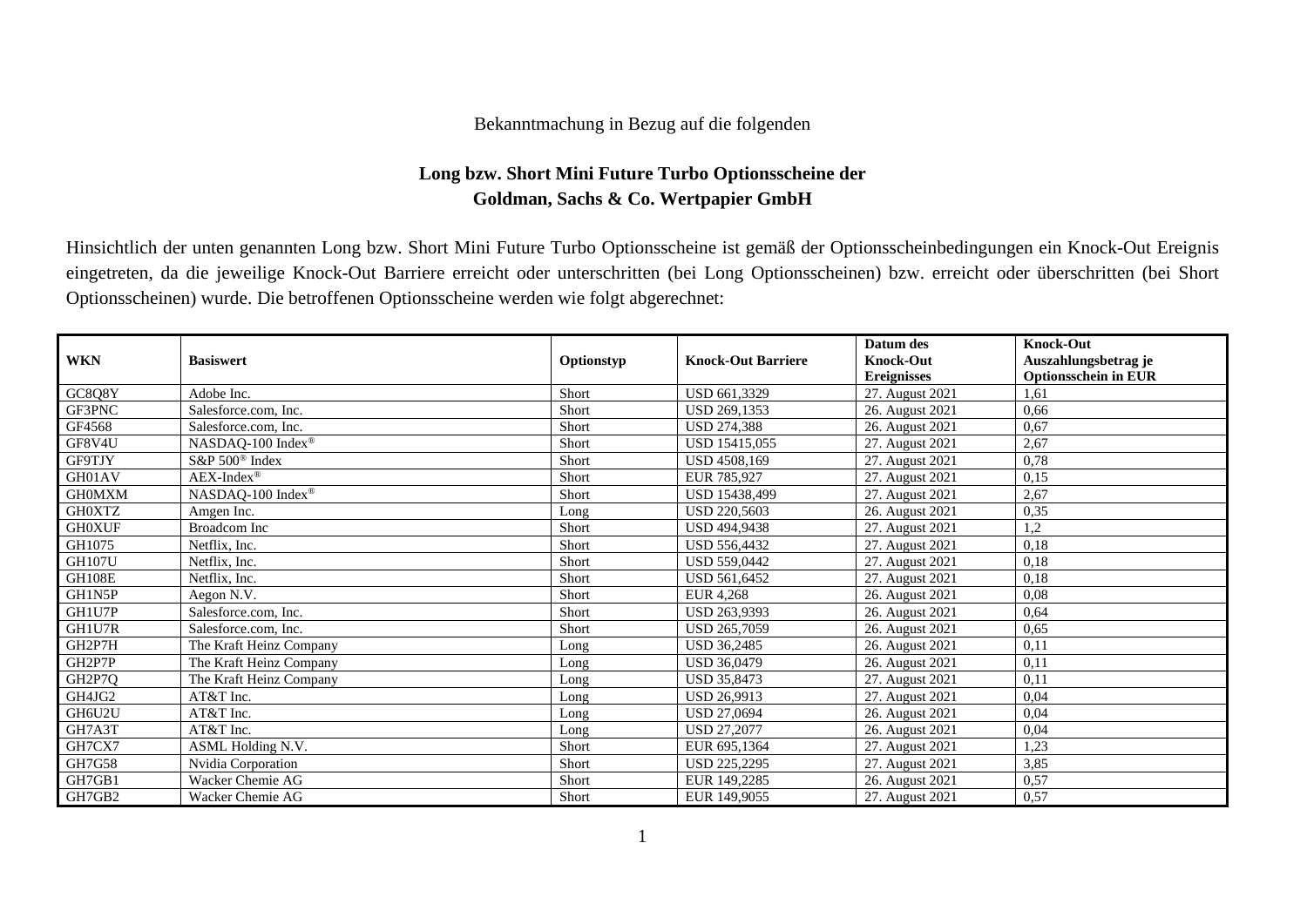|               |                                                            |            |                           | Datum des          | <b>Knock-Out</b>            |
|---------------|------------------------------------------------------------|------------|---------------------------|--------------------|-----------------------------|
| <b>WKN</b>    | <b>Basiswert</b>                                           | Optionstyp | <b>Knock-Out Barriere</b> | <b>Knock-Out</b>   | Auszahlungsbetrag je        |
|               |                                                            |            |                           | <b>Ereignisses</b> | <b>Optionsschein in EUR</b> |
| GH7K00        | Booking Holdings Inc.                                      | Short      | USD 2308,6367             | 27. August 2021    | 0,35                        |
| GH7MGV        | ThyssenKrupp AG                                            | Short      | EUR 9,1483                | 26. August 2021    | 0,46                        |
| GH7RXS        | The Charles Schwab Corporation                             | Short      | <b>USD 75,5677</b>        | 27. August 2021    | 0,19                        |
| <b>GH83N8</b> | <b>AIXTRON SE</b>                                          | Short      | EUR 25,1825               | 27. August 2021    | 1,25                        |
| GH86CE        | JPMorgan Chase & Co.                                       | Short      | USD 163,6999              | 26. August 2021    | 0,25                        |
| GH86DD        | JPMorgan Chase & Co.                                       | Short      | USD 162,9379              | 26. August 2021    | 0,25                        |
| GH88KG        | MasterCard Incorporated                                    | Long       | USD 353,2412              | 26. August 2021    | 0,81                        |
| GH8J7W        | ThyssenKrupp AG                                            | Short      | EUR 9,0837                | 26. August 2021    | 0,45                        |
| GH8L6J        | Salesforce.com, Inc.                                       | Short      | USD 267,1276              | 26. August 2021    | 0,65                        |
| GH8L71        | Salesforce.com, Inc.                                       | Short      | USD 271,4822              | 26. August 2021    | 0,66                        |
| GH8XEP        | Alphabet Inc. - Class C                                    | Short      | USD 2882,0056             | 27. August 2021    | 0,7                         |
| GH8ZZR        | <b>OIAGEN N.V.</b>                                         | Short      | EUR 46,732                | 26. August 2021    | 0,13                        |
| GH90A7        | Hugo Boss AG                                               | Long       | EUR 46,9327               | 26. August 2021    | 0,13                        |
| GH9A8A        | QIAGEN N.V.                                                | Short      | EUR 47,002                | 27. August 2021    | 0,13                        |
| GH9BZ1        | Alphabet Inc. - Class C                                    | Short      | <b>USD 2897,954</b>       | 27. August 2021    | 0,7                         |
| GH9KAD        | Facebook, Inc.                                             | Short      | USD 373,0165              | 27. August 2021    | 0,91                        |
| GH9KC1        | Facebook, Inc.                                             | Short      | <b>USD 371,261</b>        | 27. August 2021    | 0.9                         |
| GH9KFZ        | STMicroelectronics N.V.                                    | Short      | EUR 37,0902               | 27. August 2021    | 1,44                        |
| GH9KGC        | STMicroelectronics N.V.                                    | Short      | EUR 37,2725               | 27. August 2021    | 1,45                        |
| GH9NWS        | JD.com Inc                                                 | Short      | <b>USD 77,05</b>          | 26. August 2021    | 0,26                        |
| GH9NYR        | JD.com Inc                                                 | Short      | <b>USD 76,51</b>          | 26. August 2021    | 0,26                        |
| GH9P04        | TeamViewer AG                                              | Short      | <b>EUR 28,52</b>          | 26. August 2021    | 0,14                        |
| GH9P05        | TeamViewer AG                                              | Short      | <b>EUR 28,65</b>          | 26. August 2021    | 0,14                        |
| GH9P08        | TeamViewer AG                                              | Short      | <b>EUR 28,79</b>          | 26. August 2021    | 0,14                        |
| GH9P0B        | TeamViewer AG                                              | Short      | <b>EUR 28,92</b>          | 26. August 2021    | 0,15                        |
| GH9P0J        | TeamViewer AG                                              | Short      | <b>EUR 29,05</b>          | 27. August 2021    | 0,15                        |
| GH9QSU        | Henkel AG & Co KGaA                                        | Long       | EUR 81,68                 | 26. August 2021    | 0,15                        |
| GH9U01        | ASML Holding N.V.                                          | Short      | EUR 699,06                | 27. August 2021    | 1,25                        |
| GH9U4W        | Alphabet Inc. - Class C                                    | Short      | <b>USD 2865,38</b>        | 27. August 2021    | 0,7                         |
| GH9W2R        | 1 Feinunze Gold, Feinheit mind. 0,995, LBMA                | Short      | <b>USD 1817</b>           | 27. August 2021    | 2,83                        |
| GH9WG8        | Spotify Technology S.A.                                    | Short      | <b>USD 227,79</b>         | 27. August 2021    | 0,66                        |
| GH9YU0        | Infineon Technologies AG                                   | Short      | EUR 36,12                 | 27. August 2021    | 1,42                        |
| GH9ZML        | Puma SE                                                    | Long       | EUR 104,49                | 26. August 2021    | 0,19                        |
| GH9ZNT        | Puma SE                                                    | Long       | EUR 103,94                | 26. August 2021    | 0,19                        |
| GH9ZP0        | Puma SE                                                    | Long       | EUR 103,39                | 26. August 2021    | 0,19                        |
| GX01LE        | ICE Brent Crude Oil Future (Generic Front Month<br>Future) | Short      | USD 71,54461              | 27. August 2021    | 1,84                        |
| <b>GX028B</b> | Peloton Interactive Inc.                                   | Short      | <b>USD 118,43</b>         | 26. August 2021    | 1,1                         |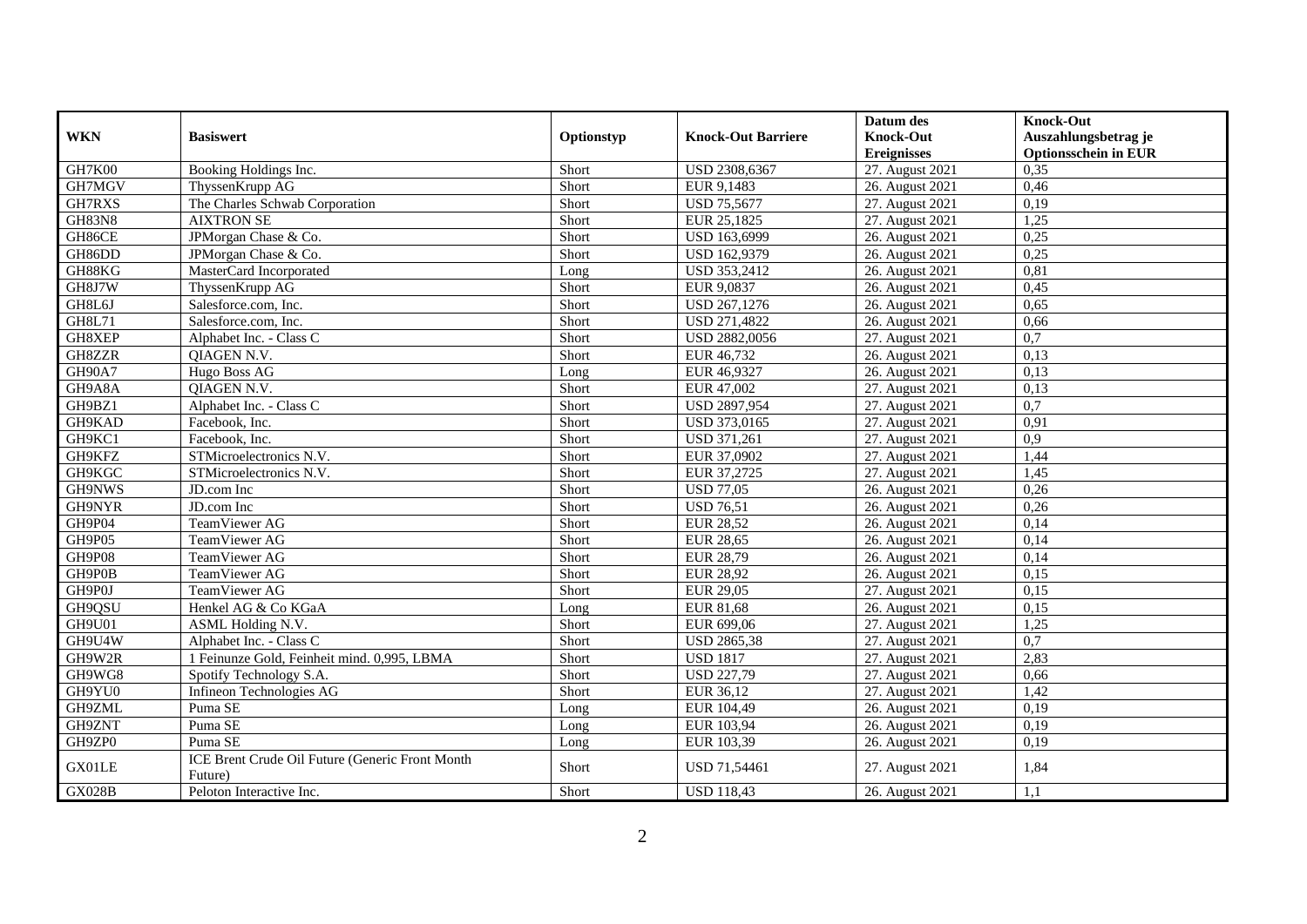|               |                                                                     |            |                           | Datum des          | <b>Knock-Out</b>            |
|---------------|---------------------------------------------------------------------|------------|---------------------------|--------------------|-----------------------------|
| <b>WKN</b>    | <b>Basiswert</b>                                                    | Optionstyp | <b>Knock-Out Barriere</b> | <b>Knock-Out</b>   | Auszahlungsbetrag je        |
|               |                                                                     |            |                           | <b>Ereignisses</b> | <b>Optionsschein in EUR</b> |
| <b>GX028D</b> | Autodesk, Inc.                                                      | Long       | <b>USD 321,8</b>          | 26. August 2021    | 0,47                        |
| GX028J        | Autodesk. Inc.                                                      | Long       | <b>USD 313,18</b>         | 26. August 2021    | 0,98                        |
| <b>GX028K</b> | Autodesk, Inc.                                                      | Long       | <b>USD 311,43</b>         | 26. August 2021    | 0,98                        |
| GX028M        | Autodesk, Inc.                                                      | Long       | <b>USD 309,7</b>          | 26. August 2021    | 0,97                        |
| <b>GX028P</b> | Autodesk, Inc.                                                      | Long       | <b>USD 314,89</b>         | 26. August 2021    | 0,99                        |
| <b>GX028S</b> | Autodesk, Inc.                                                      | Long       | <b>USD 316,61</b>         | 26. August 2021    | 0.99                        |
| <b>GX028T</b> | Autodesk, Inc.                                                      | Long       | <b>USD 320,07</b>         | 26. August 2021    |                             |
| GX0295        | Autodesk, Inc.                                                      | Long       | <b>USD 318,34</b>         | 26. August 2021    |                             |
| GX02AH        | 1 Feinunze Silber, Feinheit mind. 0,999                             | Short      | <b>USD 24,1</b>           | 27. August 2021    | 0,63                        |
| GX02AL        | 1 Feinunze Silber, Feinheit mind. 0,999                             | Short      | <b>USD 24</b>             | 27. August 2021    | 0,57                        |
| GX02BL        | 1 Feinunze Silber, Feinheit mind. 0,999                             | Short      | <b>USD 24,1</b>           | 27. August 2021    | 0,58                        |
| GX02C6        | 1 Feinunze Silber, Feinheit mind. 0,999                             | Short      | <b>USD 24</b>             | 27. August 2021    | 0,62                        |
| GX0424        | Peloton Interactive Inc.                                            | Short      | <b>USD</b> 117,18         | 26. August 2021    | 1,09                        |
| GX0439        | Peloton Interactive Inc.                                            | Short      | <b>USD 119,54</b>         | 26. August 2021    | 1,11                        |
| GX04Z3        | Infineon Technologies AG                                            | Short      | EUR 35,92                 | 27. August 2021    | 1,42                        |
| GX04ZT        | Infineon Technologies AG                                            | Short      | EUR 35,75                 | 27. August 2021    | 1,42                        |
| <b>GX053N</b> | Advanced Micro Devices, Inc.                                        | Short      | <b>USD 111,75</b>         | 27. August 2021    | 0,59                        |
| <b>GX054D</b> | <b>AIXTRON SE</b>                                                   | Short      | <b>EUR 24,99</b>          | 27. August 2021    | 1,26                        |
| GX05R4        | <b>Beiersdorf AG</b>                                                | Long       | EUR 101,04                | 26. August 2021    | 0,19                        |
| GX05RA        | Beiersdorf AG                                                       | Long       | EUR 101,58                | 26. August $2021$  | 0,19                        |
| GX05V3        | <b>AIXTRON SE</b>                                                   | Short      | <b>EUR 24,85</b>          | 27. August 2021    | 1,27                        |
| GX05VP        | <b>AIXTRON SE</b>                                                   | Short      | EUR 25,31                 | 27. August 2021    | 1,29                        |
| GX06YY        | Lam Research Corporation                                            | Short      | <b>USD 606,89</b>         | 27. August 2021    | 2,07                        |
| GX06ZA        | Lam Research Corporation                                            | Short      | <b>USD 612,65</b>         | 27. August 2021    | 2,09                        |
| GX070K        | Lam Research Corporation                                            | Short      | <b>USD 609,76</b>         | 27. August 2021    | 2,08                        |
| GX0717        | Lam Research Corporation                                            | Short      | <b>USD 604</b>            | 27. August 2021    | 2,06                        |
| GX07L1        | SolarEdge Technologies, Inc.                                        | Short      | <b>USD 292,38</b>         | 27. August 2021    | 0,87                        |
| GX07LR        | Amazon.com. Inc.                                                    | Short      | <b>USD 3325,41</b>        | 26. August 2021    | 0,84                        |
| GX07LS        | Amazon.com, Inc.                                                    | Short      | USD 3341,42               | 27. August 2021    | 0,84                        |
| GX08UF        | NYMEX Light, Sweet Crude Oil Future (Generic Front<br>Month Future) | Short      | <b>USD 69</b>             | 27. August 2021    | 1,76                        |
| GX09LN        | Cancom SE                                                           | Short      | EUR 55,36                 | 27. August 2021    | 0,22                        |
| GX09M7        | $K+SAG$                                                             | Short      | EUR 12,12                 | 27. August 2021    | 0,36                        |
| GX09NA        | Deutsche Telekom AG                                                 | Long       | <b>EUR 18,38</b>          | 27. August 2021    | 0,34                        |
| GX09P2        | Texas Instruments Incorporated                                      | Short      | <b>USD 189,95</b>         | 27. August 2021    | 0,48                        |
| GX09WA        | Johnson & Johnson                                                   | Long       | <b>USD 173,3141</b>       | 26. August $2021$  | 0,28                        |
| GX0CS7        | SolarEdge Technologies, Inc.                                        | Short      | <b>USD 287,56</b>         | 27. August 2021    | 0,87                        |
| GX0D3G        | eBay Inc.                                                           | Short      | <b>USD 76,1</b>           | 27. August 2021    | 0,13                        |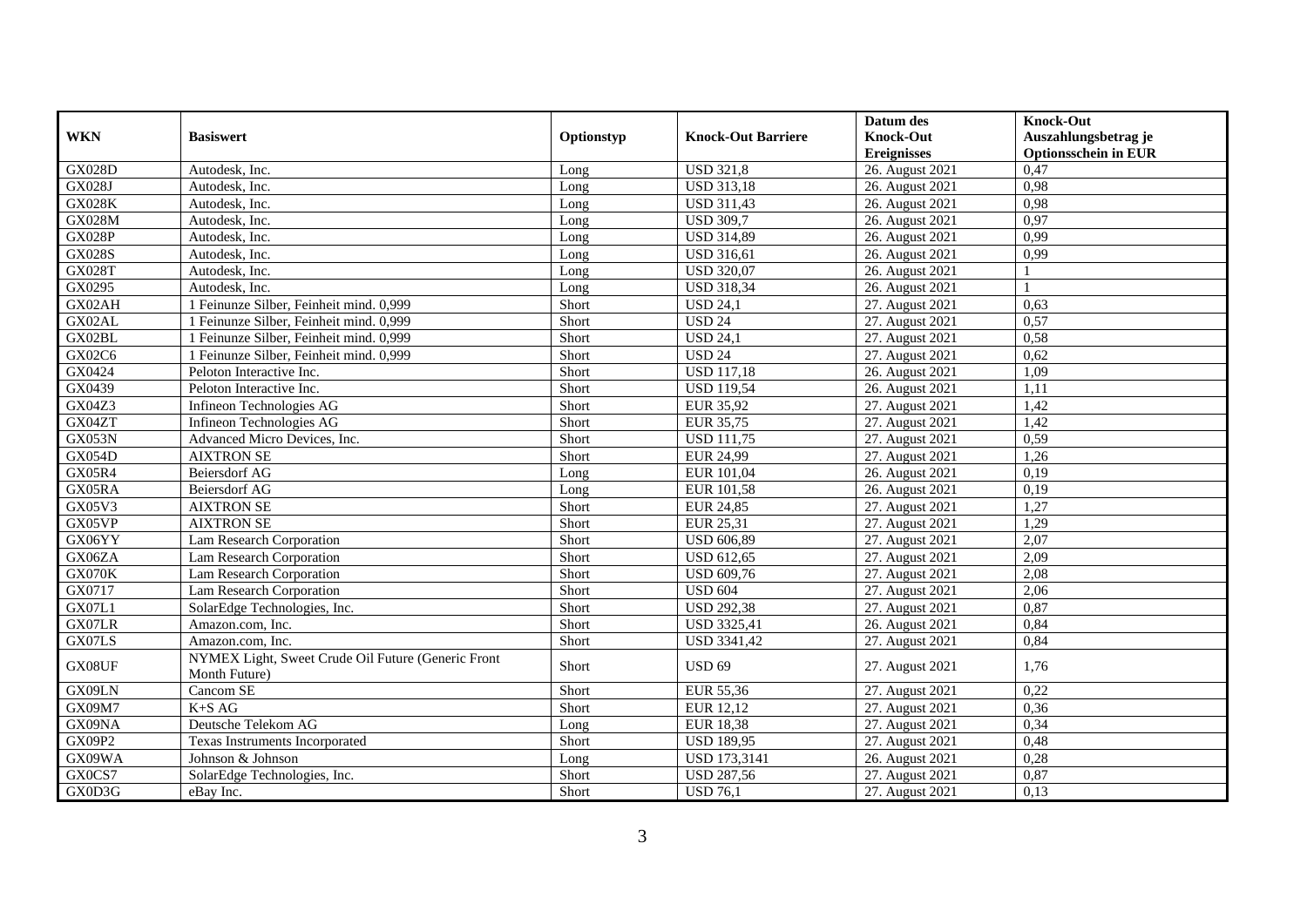|               |                                                          |            |                           | Datum des          | <b>Knock-Out</b>            |
|---------------|----------------------------------------------------------|------------|---------------------------|--------------------|-----------------------------|
| <b>WKN</b>    | <b>Basiswert</b>                                         | Optionstyp | <b>Knock-Out Barriere</b> | <b>Knock-Out</b>   | Auszahlungsbetrag je        |
|               |                                                          |            |                           | <b>Ereignisses</b> | <b>Optionsschein in EUR</b> |
| GX0D3J        | The Walt Disney Company                                  | Short      | <b>USD 180,5</b>          | 27. August 2021    | 0,3                         |
| GX0D6H        | Advanced Micro Devices, Inc.                             | Short      | <b>USD 110,06</b>         | 27. August 2021    | 0,59                        |
| GX0D6P        | Advanced Micro Devices, Inc.                             | Short      | <b>USD 110,56</b>         | 27. August 2021    | 0,59                        |
| GX0D6U        | Advanced Micro Devices, Inc.                             | Short      | <b>USD 111,07</b>         | 27. August 2021    | 0,59                        |
| <b>GX0FJV</b> | Vivendi S.A.                                             | Short      | <b>EUR 32,84</b>          | 26. August 2021    | 0,06                        |
| <b>GX0FJX</b> | Varta AG                                                 | Long       | EUR 130,16                | 27. August 2021    | 0.61                        |
| GX0FK3        | Vivendi S.A.                                             | Short      | EUR 32,57                 | 26. August 2021    | 0,06                        |
| GX0FL0        | Vivendi S.A.                                             | Short      | EUR 31,75                 | 26. August 2021    | 0.06                        |
| GX0FL4        | <b>Bilfinger SE</b>                                      | Short      | <b>EUR 29,82</b>          | 27. August 2021    | 0,12                        |
| <b>GX0FLZ</b> | Vivendi S.A.                                             | Short      | <b>EUR 32,3</b>           | 26. August 2021    | 0,06                        |
| GX0FP7        | eBay Inc.                                                | Short      | <b>USD 74,56</b>          | 26. August 2021    | 0,12                        |
| <b>GX0FQL</b> | eBay Inc.                                                | Short      | <b>USD 74,91</b>          | 26. August 2021    | 0,13                        |
| GX0FU9        | Walmart Inc.                                             | Long       | <b>USD 146,68</b>         | 26. August 2021    | 0,24                        |
| <b>GX0FUM</b> | Walmart Inc.                                             | Long       | <b>USD 147,45</b>         | 26. August 2021    | 0,24                        |
| GX0HE0        | <b>American Express Company</b>                          | Short      | <b>USD 167,44</b>         | 27. August 2021    | 0,28                        |
| <b>GX0HEV</b> | American Express Company                                 | Short      | <b>USD 168,73</b>         | 27. August 2021    | 0,28                        |
| GX0HX5        | Pfizer Inc.                                              | Long       | <b>USD 46,63</b>          | 27. August 2021    | 0.07                        |
| <b>GX0HYS</b> | Aareal Bank AG                                           | Short      | EUR 21,97                 | 27. August 2021    | 0,07                        |
| <b>GX0HYX</b> | Aareal Bank AG                                           | Short      | EUR 21,73                 | 26. August 2021    | 0,07                        |
| <b>GX0J08</b> | The Procter & Gamble Company                             | Long       | <b>USD 141,63</b>         | 26. August 2021    | 0,23                        |
| GX0J11        | <b>Barrick Gold Corporation</b>                          | Short      | <b>USD 20,34</b>          | 27. August 2021    | 0,52                        |
| GX0L2J        | EUR/CHF (WM-Fixing)                                      | Short      | CHF 1,07598               | 26. August 2021    | 1,82                        |
| GX0L2Q        | EUR/USD (WM-Fixing)                                      | Short      | <b>USD 1,17977</b>        | 27. August 2021    | 0,99                        |
| GX0L3E        | EUR/CHF (WM-Fixing)                                      | Short      | CHF 1,07861               | 26. August 2021    | 1,82                        |
| GX0L6G        | $\overline{\text{DAX}^{\otimes}}$ (Performance Index)    | Long       | EUR 15716,44              | 26. August 2021    | 1,52                        |
| GX0L74        | DAX <sup>®</sup> (Performance Index)                     | Long       | EUR 15708,47              | 26. August 2021    | 1,52                        |
| GX0L93        | DAX <sup>®</sup> (Performance Index)/ X-DAX <sup>®</sup> | Long       | EUR 15708,47              | 26. August 2021    | 1,52                        |
| GX0L98        | DAX <sup>®</sup> (Performance Index)/ X-DAX <sup>®</sup> | Long       | EUR 15716,44              | 26. August 2021    | 1,52                        |
| <b>GX0LQY</b> | HelloFresh SE                                            | Short      | EUR 96,34                 | 26. August 2021    | 0,72                        |
| GX0LU3        | HeidelbergCement AG                                      | Short      | EUR 74.24                 | 27. August 2021    | 0,15                        |
| <b>GX0LUF</b> | HeidelbergCement AG                                      | Short      | <b>EUR 73,89</b>          | 26. August 2021    | 0,15                        |
| <b>GX0LUX</b> | Vale S.A.                                                | Short      | <b>USD 19,3</b>           | 27. August 2021    | 0,85                        |
| GX0LV4        | Ørsted A/S                                               | Long       | DKK 1003,27               | 27. August 2021    | 0,51                        |
| GX0LV6        | Ørsted A/S                                               | Long       | DKK 997,99                | 27. August 2021    | 0,51                        |
| GX0LV7        | Ørsted A/S                                               | Long       | DKK 987,47                | 27. August 2021    | 0,51                        |
| <b>GX0LVD</b> | Ørsted A/S                                               | Long       | DKK 992,75                | 27. August 2021    | 0,51                        |
| <b>GX0LXJ</b> | <b>SAP SE</b>                                            | Long       | EUR 124,43                | 26. August 2021    | 0,24                        |
| <b>GX0LYC</b> | Sea Ltd                                                  | Short      | <b>USD 325,28</b>         | 27. August 2021    | 0,99                        |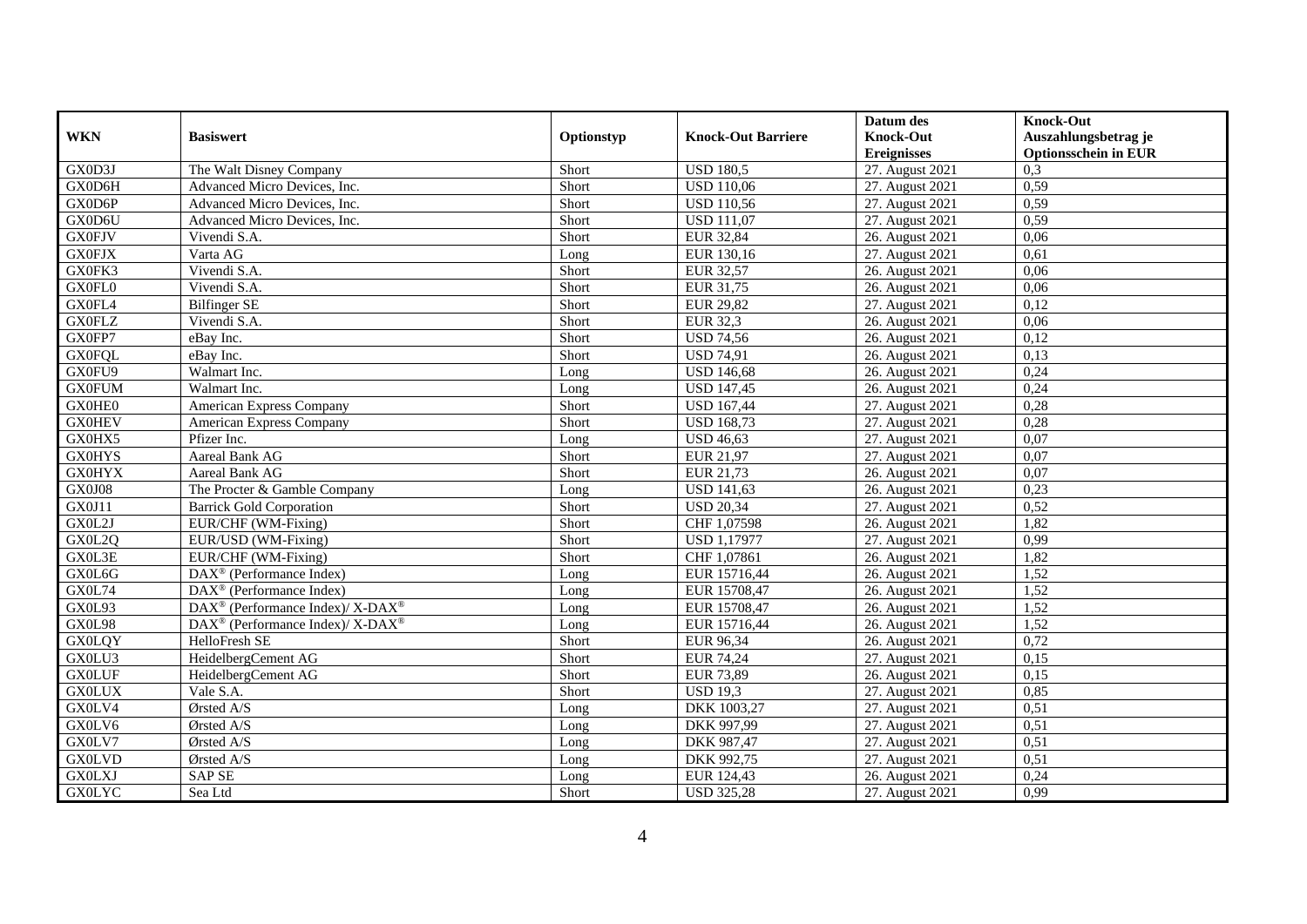|               |                                                                               |            |                           | Datum des          | <b>Knock-Out</b>            |
|---------------|-------------------------------------------------------------------------------|------------|---------------------------|--------------------|-----------------------------|
| <b>WKN</b>    | <b>Basiswert</b>                                                              | Optionstyp | <b>Knock-Out Barriere</b> | <b>Knock-Out</b>   | Auszahlungsbetrag je        |
|               |                                                                               |            |                           | <b>Ereignisses</b> | <b>Optionsschein in EUR</b> |
| <b>GX0LYE</b> | <b>BP</b> Plc                                                                 | Short      | GBP 3,01                  | 27. August 2021    | 0.08                        |
| GX0NW5        | GBP/USD (WM-Fixing)                                                           | Short      | <b>USD 1,37757</b>        | 27. August 2021    | 1,15                        |
| GX0NW6        | 1 Feinunze Platin, Feinheit mind. 0,9995                                      | Long       | <b>USD 982,1</b>          | 26. August 2021    | 0,4                         |
| GX0NW7        | 1 Feinunze Platin, Feinheit mind. 0,9995                                      | Long       | <b>USD 988,2</b>          | 26. August 2021    | 0,4                         |
| GX0P63        | DAX <sup>®</sup> (Performance Index)                                          | Long       | EUR 15792,13              | 26. August 2021    | 1,54                        |
| GX0P65        | DAX <sup>®</sup> (Performance Index)                                          | Long       | EUR 15776,09              | 26. August 2021    | 1,54                        |
| GX0P67        | $\text{DAX}^{\circledast}$ (Performance Index)/X-DAX <sup>®</sup>             | Long       | EUR 15768,04              | 26. August 2021    | 1,54                        |
| GX0P6B        | $DAX^{\circledast}$ (Performance Index)/ X-DAX <sup>®</sup>                   | Long       | EUR 15808,17              | 26. August 2021    | 1,54                        |
| GX0P6C        | $DAX^{\circledcirc}$ (Performance Index)/X-DAX <sup>®</sup>                   | Long       | EUR 15752,04              | 26. August 2021    | 1,54                        |
| GX0P6D        | $\text{DAX}^{\textcircled{p}}$ (Performance Index)                            | Long       | EUR 15784,09              | 26. August 2021    | 1,54                        |
| GX0P6E        | DAX <sup>®</sup> (Performance Index)                                          | Long       | EUR 15816,18              | 26. August 2021    | 1,54                        |
| GX0P6F        | $\text{DAX}^{\circledR}$ (Performance Index)/ X-DAX <sup>®</sup>              | Long       | EUR 15840,24              | 26. August 2021    | 1,55                        |
| GX0P6J        | DAX <sup>®</sup> (Performance Index)/ X-DAX <sup>®</sup>                      | Long       | EUR 15824,18              | 26. August 2021    | 1,55                        |
| GX0P6N        | $\text{DAX}^{\circledast}$ (Performance Index)                                | Long       | EUR 15752,04              | 26. August 2021    | 1,54                        |
| GX0P6R        | DAX <sup>®</sup> (Performance Index)/ X-DAX <sup>®</sup>                      | Long       | EUR 15727,94              | 26. August 2021    | 1,54                        |
| GX0P6S        | DAX <sup>®</sup> (Performance Index)                                          | Long       | EUR 15824,18              | 26. August 2021    | 1,55                        |
| GX0P6T        | DAX <sup>®</sup> (Performance Index)                                          | Long       | EUR 15800,15              | 26. August 2021    | 1,54                        |
| GX0P6V        | $DAX^{\circledcirc}$ (Performance Index)/X-DAX <sup>®</sup>                   | Long       | EUR 15743.97              | 26. August 2021    | 1,54                        |
| GX0P7D        | $DAX^{\circledR}$ (Performance Index)                                         | Long       | EUR 15727,94              | 26. August 2021    | 1,54                        |
| GX0P7L        | $\overline{\text{DAX}^{\otimes}}$ (Performance Index)                         | Long       | EUR 15840,24              | 26. August 2021    | 1,55                        |
| GX0P7M        | DAX <sup>®</sup> (Performance Index)/ X-DAX <sup>®</sup>                      | Long       | EUR 15784,09              | 26. August 2021    | 1,54                        |
| GX0P7N        | $DAX^{\circledR}$ (Performance Index)                                         | Long       | EUR 15808,17              | 26. August 2021    | 1,54                        |
| GX0P7P        | $\overline{\text{DAX}^{\otimes}}$ (Performance Index)                         | Long       | EUR 15735,96              | 26. August 2021    | 1,54                        |
| GX0P7R        | DAX <sup>®</sup> (Performance Index)/ X-DAX <sup>®</sup>                      | Long       | EUR 15816,18              | 26. August 2021    | 1,54                        |
| GX0P7S        | $\text{DAX}^{\circledcirc}$ (Performance Index)                               | Long       | EUR 15832,21              | 26. August 2021    | 1,55                        |
| GX0P7V        | DAX <sup>®</sup> (Performance Index)                                          | Long       | EUR 15760,02              | 26. August 2021    | 1,54                        |
| GX0P7Z        | $\text{DAX}^{\otimes}$ (Performance Index)/X-DAX <sup>®</sup>                 | Long       | EUR 15832,21              | 26. August 2021    | 1,55                        |
| GX0P82        | $\text{DAX}^{\otimes}$ (Performance Index)/X-DAX <sup>®</sup>                 | Long       | EUR 15760,02              | 26. August 2021    | 1,54                        |
| GX0P83        | $DAX^{\circledR}$ (Performance Index)                                         | Long       | EUR 15768,04              | 26. August 2021    | 1,54                        |
| GX0P84        | $DAX^{\circledast}$ (Performance Index)/ $X$ - $\overline{DAX^{\circledast}}$ | Long       | EUR 15792,13              | 26. August 2021    | 1,54                        |
| GX0P85        | DAX <sup>®</sup> (Performance Index)/ X-DAX <sup>®</sup>                      | Long       | EUR 15776,09              | 26. August 2021    | 1,54                        |
| GX0P89        | DAX <sup>®</sup> (Performance Index)/X-DAX <sup>®</sup>                       | Long       | EUR 15800,15              | 26. August 2021    | 1,54                        |
| GX0P8C        | DAX <sup>®</sup> (Performance Index)/ X-DAX <sup>®</sup>                      | Long       | EUR 15735,96              | 26. August 2021    | 1,54                        |
| GX0P8E        | DAX <sup>®</sup> (Performance Index)                                          | Long       | EUR 15743,97              | 26. August 2021    | 1,54                        |
| <b>GX0PAU</b> | Royal Dutch Shell plc                                                         | Short      | EUR 17,09                 | 27. August 2021    | 0,03                        |
| <b>GX0PBE</b> | Bayerische Motoren Werke AG (BMW)                                             | Long       | <b>EUR 76,82</b>          | 26. August 2021    | 0,15                        |
| <b>GX0PCE</b> | Royal Dutch Shell plc                                                         | Short      | EUR 17,01                 | 27. August 2021    | 0,03                        |
| <b>GX0PCK</b> | LINDE PLC                                                                     | Long       | EUR 263,24                | 26. August 2021    | 0,51                        |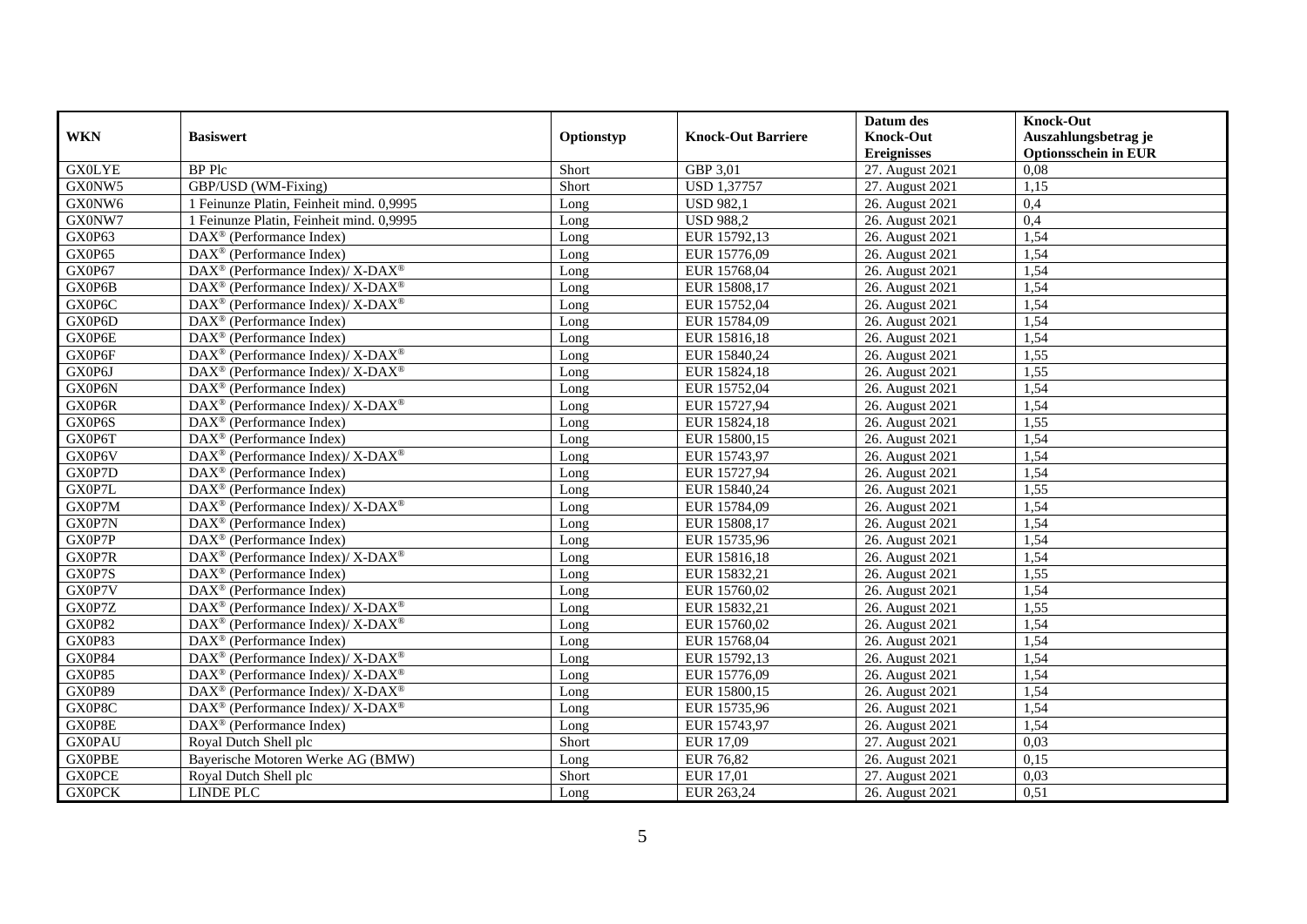|               |                                             |            |                           | Datum des          | <b>Knock-Out</b>            |
|---------------|---------------------------------------------|------------|---------------------------|--------------------|-----------------------------|
| <b>WKN</b>    | <b>Basiswert</b>                            | Optionstyp | <b>Knock-Out Barriere</b> | <b>Knock-Out</b>   | Auszahlungsbetrag je        |
|               |                                             |            |                           | <b>Ereignisses</b> | <b>Optionsschein in EUR</b> |
| GX0PD3        | Covestro AG                                 | Short      | EUR 55,11                 | 27. August 2021    | 0,17                        |
| GX0PD5        | Covestro AG                                 | Short      | <b>EUR 55,37</b>          | 27. August 2021    | 0,17                        |
| <b>GX0PJT</b> | Square Inc                                  | Long       | <b>USD 263,59</b>         | 26. August 2021    | 1,06                        |
| <b>GX0PJY</b> | Microsoft Corporation                       | Long       | <b>USD 300,05</b>         | 26. August 2021    | 0,49                        |
| GX0PK2        | Microsoft Corporation                       | Long       | <b>USD 296,94</b>         | 27. August 2021    | 0,49                        |
| <b>GX0PKC</b> | Microsoft Corporation                       | Long       | <b>USD 298,5</b>          | 27. August 2021    | 0,49                        |
| <b>GX0PKK</b> | Square Inc                                  | Long       | <b>USD 262,19</b>         | 26. August 2021    | 1,06                        |
| GX0PL7        | Suedzucker AG                               | Short      | <b>EUR 14,35</b>          | 27. August 2021    | 0,44                        |
| <b>GXOPLK</b> | Bouvgues S.A.                               | Short      | <b>EUR 35,87</b>          | 26. August 2021    | 0,07                        |
| GX0PM1        | Coinbase Global Inc                         | Long       | <b>USD 248,31</b>         | 27. August 2021    | 0,14                        |
| <b>GX0PMT</b> | Coinbase Global Inc                         | Long       | <b>USD 250,41</b>         | 26. August 2021    | 0,14                        |
| GX0PN9        | Coinbase Global Inc                         | Long       | <b>USD 252,27</b>         | 26. August 2021    | 0,14                        |
| <b>GX0PND</b> | Varta AG                                    | Long       | EUR 131,68                | 27. August 2021    | 0,62                        |
| <b>GX0PNE</b> | Moderna Inc                                 | Long       | <b>USD 381,48</b>         | 27. August 2021    | 2,94                        |
| <b>GX0PNF</b> | Varta AG                                    | Long       | EUR 130,97                | 27. August 2021    | 0,62                        |
| <b>GX0PNH</b> | Varta AG                                    | Long       | EUR 133,09                | 27. August 2021    | 0,63                        |
| <b>GX0PNR</b> | Varta AG                                    | Long       | EUR 132,38                | 27. August 2021    | 0,63                        |
| GX0PP9        | Lanxess AG                                  | Short      | <b>EUR 59.88</b>          | 27. August 2021    | 0.18                        |
| <b>GX0PRK</b> | Weibo Corporation                           | Long       | <b>USD 47,04</b>          | 27. August 2021    | 0,23                        |
| <b>GX0PRM</b> | Weibo Corporation                           | Long       | <b>USD 48,69</b>          | 27. August 2021    | 0,23                        |
| <b>GX0PRP</b> | Weibo Corporation                           | Long       | <b>USD 47,58</b>          | 27. August 2021    | 0,23                        |
| <b>GXOPRR</b> | Weibo Corporation                           | Long       | <b>USD 49,24</b>          | 27. August 2021    | 0,24                        |
| GX0PS4        | Weibo Corporation                           | Long       | <b>USD 46,48</b>          | 27. August 2021    | 0,22                        |
| GX0PS5        | Weibo Corporation                           | Long       | <b>USD 48,14</b>          | 27. August 2021    | 0,23                        |
| GX0PT5        | McDonald's Corporation                      | Long       | <b>USD 236,15</b>         | 26. August 2021    | 0,39                        |
| GX0PT7        | McDonald's Corporation                      | Long       | <b>USD 237,37</b>         | 26. August 2021    | 0,39                        |
| <b>GXOPTC</b> | United Internet AG                          | Long       | <b>EUR 36,48</b>          | 26. August 2021    | 0,14                        |
| <b>GX0PTE</b> | United Internet AG                          | Long       | EUR 36,29                 | 26. August 2021    | 0,14                        |
| <b>GX0PTJ</b> | Weibo Corporation                           | Long       | <b>USD 49,79</b>          | 27. August 2021    | 0,24                        |
| <b>GX0PTN</b> | Applied Materials, Inc.                     | Short      | <b>USD 136,5372</b>       | 27. August 2021    | 0,48                        |
| GX0PU8        | Applied Materials, Inc.                     | Short      | <b>USD 134,7518</b>       | 27. August 2021    | 0,48                        |
| <b>GX0PUD</b> | United Internet AG                          | Long       | EUR 36,67                 | 26. August 2021    | 0,14                        |
| GX0S14        | 1 Feinunze Silber, Feinheit mind. 0,999     | Long       | <b>USD 23,5</b>           | 26. August 2021    | 0.61                        |
| <b>GX0S17</b> | 1 Feinunze Silber, Feinheit mind. 0,999     | Long       | <b>USD 23,4</b>           | 27. August 2021    | 0,57                        |
| GX0S1X        | 1 Feinunze Palladium, Feinheit mind. 0,9995 | Long       | <b>USD 2368,8</b>         | 26. August 2021    | 0,96                        |
| GX0S1Y        | 1 Feinunze Palladium, Feinheit mind. 0,9995 | Long       | <b>USD 2381,5</b>         | 26. August 2021    | 0,96                        |
| GX0S2M        | 1 Feinunze Palladium, Feinheit mind. 0,9995 | Long       | <b>USD 2387,8</b>         | 26. August 2021    | 0,96                        |
| GX0S2N        | 1 Feinunze Palladium, Feinheit mind. 0,9995 | Long       | <b>USD 2375,1</b>         | 26. August 2021    | 0,96                        |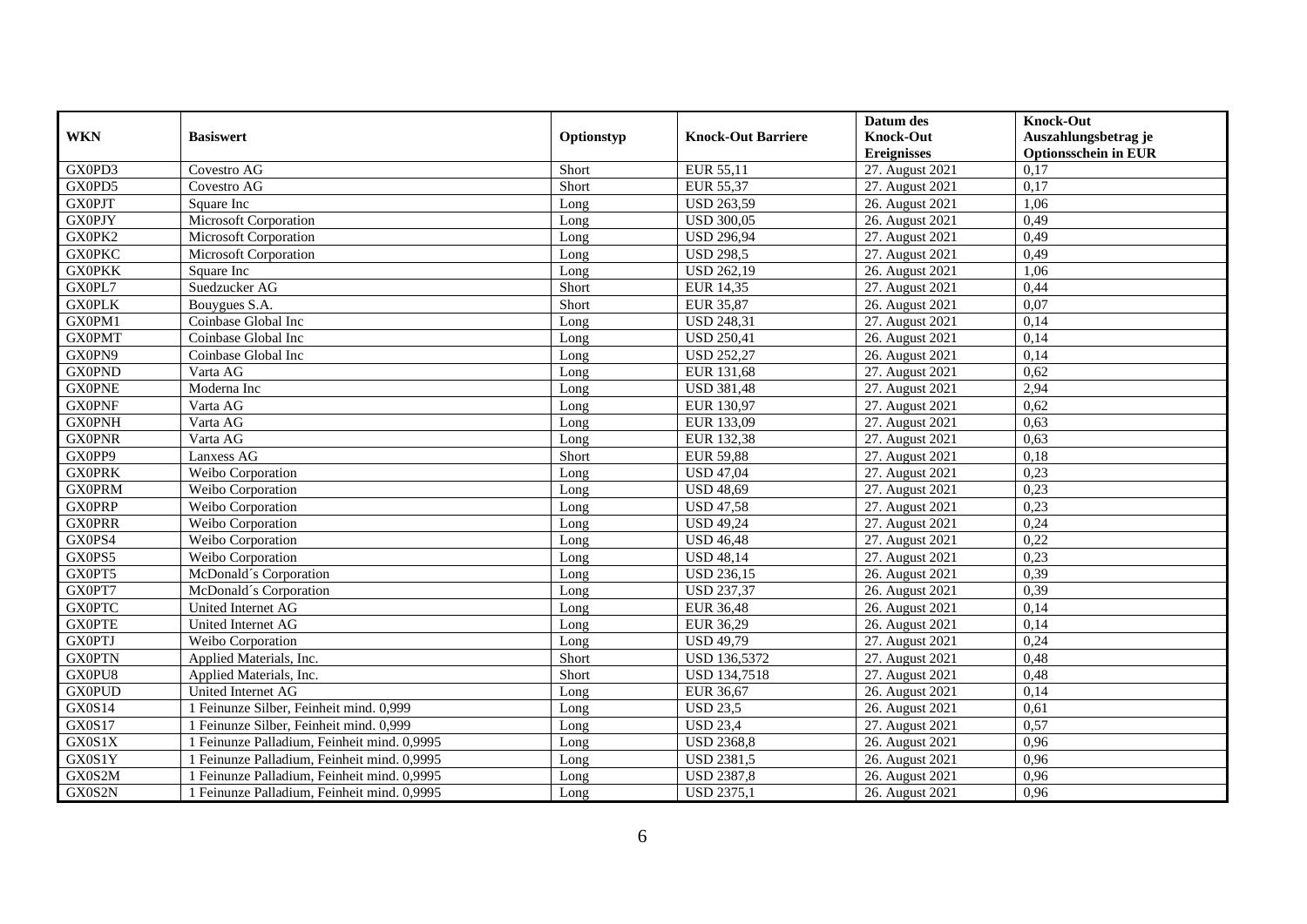|               |                                                 |            |                           | Datum des          | <b>Knock-Out</b>            |
|---------------|-------------------------------------------------|------------|---------------------------|--------------------|-----------------------------|
| <b>WKN</b>    | <b>Basiswert</b>                                | Optionstyp | <b>Knock-Out Barriere</b> | <b>Knock-Out</b>   | Auszahlungsbetrag je        |
|               |                                                 |            |                           | <b>Ereignisses</b> | <b>Optionsschein in EUR</b> |
| <b>GX0SAR</b> | Bayer AG                                        | Long       | EUR 47,51                 | 26. August 2021    | 0,14                        |
| <b>GX0SAS</b> | Bayer AG                                        | Long       | EUR 47,26                 | 26. August 2021    | 0,14                        |
| <b>GX0SAY</b> | Bayer AG                                        | Long       | EUR 47,01                 | 26. August 2021    | 0,14                        |
| <b>GX0SCC</b> | Dow Jones Industrial Average <sup>®</sup> Index | Long       | USD 35235,02              | 26. August 2021    | 0,59                        |
| <b>GX0SEB</b> | Dow Jones Industrial Average® Index             | Long       | USD 35252,99              | 26. August 2021    | 0,59                        |
| <b>GX0SEU</b> | Dow Jones Industrial Average® Index             | Long       | USD 35216,94              | 26. August 2021    | 0,58                        |
| GX0SJ8        | HelloFresh SE                                   | Short      | EUR 94,51                 | 26. August 2021    | 0,71                        |
| <b>GX0SJA</b> | HelloFresh SE                                   | Short      | EUR 95,39                 | 26. August 2021    | 0,72                        |
| <b>GX0SJM</b> | Nvidia Corporation                              | Short      | <b>USD 226,09</b>         | 27. August 2021    | 1,01                        |
| <b>GX0SJR</b> | Nvidia Corporation                              | Short      | <b>USD 227,15</b>         | 27. August 2021    | 1,01                        |
| <b>GX0SJU</b> | Shop Apotheke Europe NV                         | Short      | EUR 152,12                | 27. August 2021    | 1,14                        |
| GX0SK4        | 3M Company                                      | Short      | <b>USD 196,06</b>         | 27. August 2021    | 0,34                        |
| <b>GX0SKF</b> | Tesla Inc                                       | Long       | <b>USD 698,78</b>         | 26. August 2021    | 0,28                        |
| <b>GX0SKT</b> | HelloFresh SE                                   | Short      | EUR 94,95                 | 26. August 2021    | 0,71                        |
| <b>GX0SLF</b> | Aurubis AG                                      | Long       | <b>EUR 72,64</b>          | 26. August 2021    | 0,21                        |
| <b>GX0SMM</b> | Snap Inc.                                       | Long       | <b>USD 72,59</b>          | 26. August 2021    | 3,48                        |
| <b>GX0SMN</b> | Snap Inc.                                       | Long       | <b>USD 72,99</b>          | 26. August 2021    | $\overline{3,5}$            |
| <b>GX0SMQ</b> | Snap Inc.                                       | Long       | <b>USD 73,39</b>          | 26. August 2021    | 3,53                        |
| <b>GX0SNE</b> | Snap Inc.                                       | Long       | <b>USD 72,19</b>          | 26. August 2021    | 3,47                        |
| <b>GX0SNV</b> | Pan American Silver Corp                        | Short      | <b>USD 25,61</b>          | 27. August 2021    | 0,08                        |
| <b>GX0SNY</b> | Snap Inc.                                       | Long       | <b>USD 71,79</b>          | 26. August 2021    | 3,44                        |
| GX0SP0        | Pan American Silver Corp                        | Short      | <b>USD 25,76</b>          | 27. August 2021    | 0.08                        |
| GX0SP2        | Pan American Silver Corp                        | Short      | <b>USD 25,91</b>          | 27. August 2021    | 0,08                        |
| <b>GX0SPP</b> | LVMH Moët Hennessy Louis Vuitton SE             | Long       | EUR 618,15                | 26. August 2021    | 1,21                        |
| <b>GX0SPR</b> | LVMH Moët Hennessy Louis Vuitton SE             | Long       | EUR 614,88                | 26. August 2021    | 1,2                         |
| <b>GX0SPT</b> | Pan American Silver Corp                        | Short      | <b>USD 25,32</b>          | 27. August 2021    | 0.08                        |
| <b>GX0SQG</b> | adidas AG                                       | Long       | EUR 304,12                | 26. August 2021    | 0,59                        |
| <b>GX0SQK</b> | adidas AG                                       | Long       | EUR 305,68                | 26. August 2021    | 0,6                         |
| <b>GX0SQQ</b> | adidas AG                                       | Long       | EUR 302,55                | 26. August 2021    | 0,59                        |
| <b>GX0SRV</b> | Sartorius AG                                    | Long       | <b>EUR 552,38</b>         | 26. August 2021    | 1.6                         |
| <b>GX0SRW</b> | Sartorius AG                                    | Long       | EUR 546,46                | 26. August 2021    | 1,59                        |
| <b>GX0SRX</b> | Sartorius AG                                    | Long       | EUR 549,41                | 26. August 2021    | 1,6                         |
| <b>GX0SSM</b> | Sartorius AG                                    | Long       | <b>EUR 558,28</b>         | 26. August 2021    | 1,62                        |
| <b>GX0SST</b> | Sartorius AG                                    | Long       | EUR 561,24                | 26. August 2021    | 1,63                        |
| <b>GX0SSW</b> | Sartorius AG                                    | Long       | EUR 555,32                | 26. August 2021    | 1,61                        |
| <b>GX0SSY</b> | Sartorius AG                                    | Long       | EUR 564,19                | 26. August 2021    | 1,64                        |
| GX0SSZ        | <b>Costco Wholesale Corporation</b>             | Long       | <b>USD 447,08</b>         | 26. August 2021    | 0,74                        |
| <b>GX0STL</b> | <b>Barrick Gold Corporation</b>                 | Long       | <b>USD 19,61</b>          | 26. August 2021    | 0,48                        |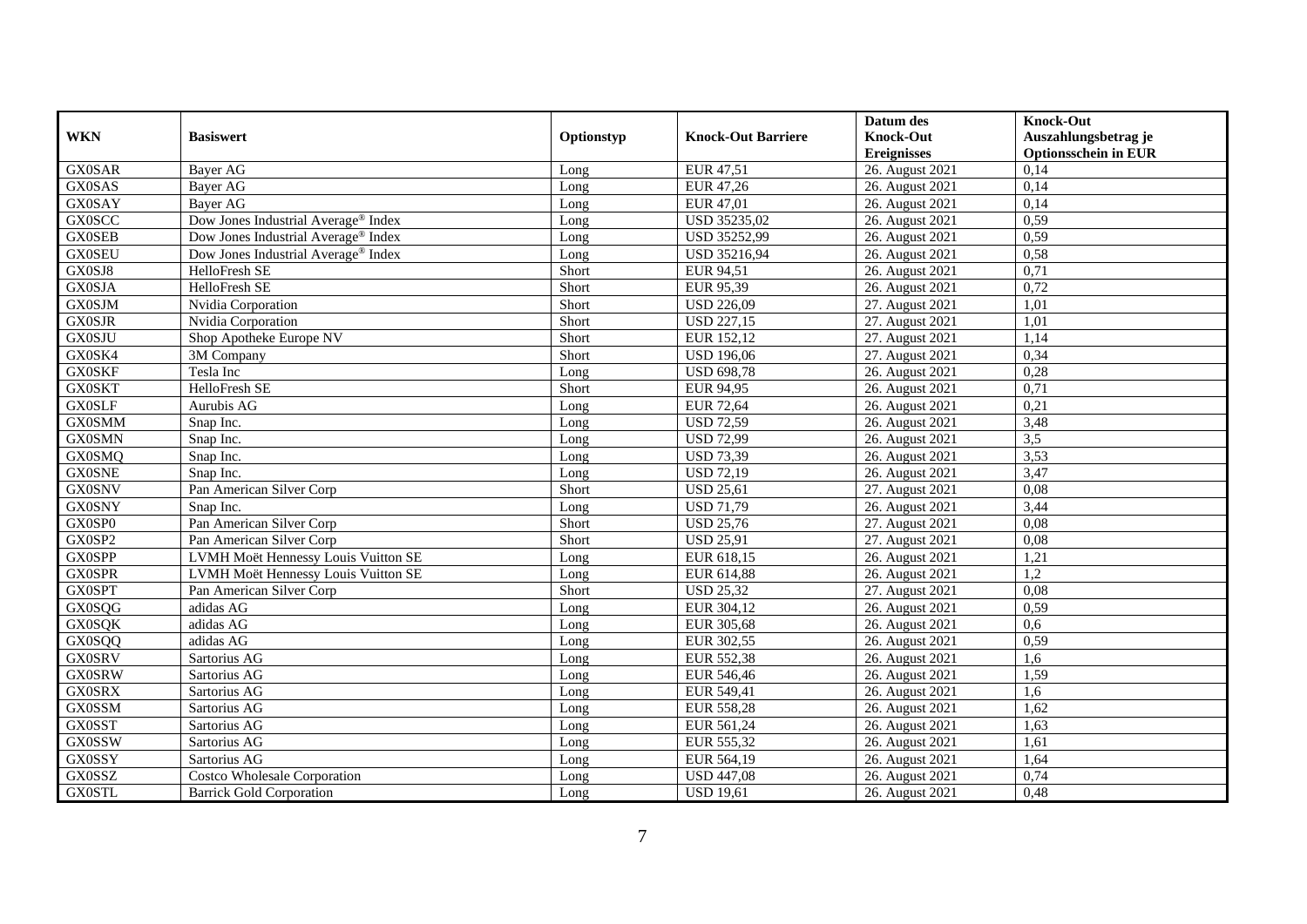|               |                                                          |            |                           | Datum des          | <b>Knock-Out</b>            |
|---------------|----------------------------------------------------------|------------|---------------------------|--------------------|-----------------------------|
| <b>WKN</b>    | <b>Basiswert</b>                                         | Optionstyp | <b>Knock-Out Barriere</b> | <b>Knock-Out</b>   | Auszahlungsbetrag je        |
|               |                                                          |            |                           | <b>Ereignisses</b> | <b>Optionsschein in EUR</b> |
| GX0U5C        | DAX <sup>®</sup> (Performance Index)/ X-DAX <sup>®</sup> | Long       | EUR 15870,2               | 26. August 2021    | 1,57                        |
| GX0U5D        | DAX <sup>®</sup> (Performance Index)/ X-DAX <sup>®</sup> | Long       | EUR 15854,12              | 26. August 2021    | 1,57                        |
| GX0U5F        | $\text{DAX}^{\textcircled{}}$ (Performance Index)        | Long       | EUR 15870,2               | 26. August 2021    | 1,57                        |
| GX0U5G        | DAX <sup>®</sup> (Performance Index)/ X-DAX <sup>®</sup> | Long       | EUR 15862,16              | 26. August 2021    | 1,57                        |
| GX0U5H        | $\text{DAX}^{\textcircled{}}$ (Performance Index)        | Long       | EUR 15854,12              | 26. August 2021    | 1,57                        |
| GX0U5N        | DAX <sup>®</sup> (Performance Index)                     | Long       | EUR 15862,16              | 26. August 2021    | 1,57                        |
| <b>GX0UDM</b> | 1 Feinunze Silber, Feinheit mind. 0,999                  | Long       | <b>USD 23,7</b>           | 26. August 2021    | 0.6                         |
| <b>GX0UDQ</b> | 1 Feinunze Palladium. Feinheit mind. 0.9995              | Long       | USD 2431,3                | 26. August 2021    | 0,98                        |
| <b>GX0UDX</b> | 1 Feinunze Silber, Feinheit mind. 0,999                  | Long       | <b>USD 23,6</b>           | 26. August 2021    | 0,62                        |
| <b>GX0UDY</b> | 1 Feinunze Palladium, Feinheit mind. 0,9995              | Long       | <b>USD 2424,9</b>         | 26. August 2021    | 0.98                        |
| <b>GX0UDZ</b> | 1 Feinunze Platin, Feinheit mind. 0,9995                 | Long       | <b>USD 1003</b>           | 26. August 2021    | 0.41                        |
| GX0UE3        | 1 Feinunze Palladium, Feinheit mind. 0,9995              | Long       | <b>USD 2437,9</b>         | 26. August 2021    | 0,99                        |
| GX0UE4        | 1 Feinunze Palladium, Feinheit mind. 0,9995              | Long       | <b>USD 2444,3</b>         | 26. August 2021    | 0,99                        |
| GX0UE6        | 1 Feinunze Silber, Feinheit mind. 0,999                  | Long       | <b>USD 23,7</b>           | 26. August 2021    | 0,55                        |
| GX0UE9        | 1 Feinunze Palladium, Feinheit mind. 0,9995              | Long       | <b>USD 2405,4</b>         | 26. August 2021    | 0,97                        |
| <b>GX0UEB</b> | 1 Feinunze Palladium, Feinheit mind. 0,9995              | Long       | <b>USD 2398,8</b>         | 26. August 2021    | 0,97                        |
| <b>GX0UEC</b> | 1 Feinunze Palladium, Feinheit mind. 0,9995              | Long       | <b>USD 2411,8</b>         | 26. August 2021    | 0,98                        |
| <b>GX0UEJ</b> | 1 Feinunze Palladium, Feinheit mind. 0,9995              | Long       | <b>USD 2418.3</b>         | 26. August 2021    | 0.98                        |
| <b>GX0UEL</b> | 1 Feinunze Gold, Feinheit mind. 0,995, LBMA              | Long       | <b>USD 1797</b>           | 26. August 2021    | 3,01                        |
| <b>GX0UEN</b> | 1 Feinunze Silber, Feinheit mind. 0,999                  | Long       | <b>USD 23,6</b>           | 26. August 2021    | 0,57                        |
| <b>GX0UQT</b> | Eckert & Ziegler Strahlen- und Medizintechnik AG         | Long       | EUR 122,35                | 26. August 2021    | 0,47                        |
| <b>GX0UQU</b> | <b>BioNTech SE - ADR</b>                                 | Short      | <b>USD 368,41</b>         | 26. August 2021    | 1,47                        |
| <b>GX0UQV</b> | Danaher Corporation                                      | Long       | <b>USD 318,56</b>         | 26. August 2021    | 0.53                        |
| <b>GX0UQW</b> | Moderna Inc                                              | Short      | <b>USD 389,68</b>         | 26. August 2021    | 3,68                        |
| <b>GX0UQX</b> | Pinterest, Inc.                                          | Short      | <b>USD 57,63</b>          | 26. August 2021    | 0,18                        |
| GX0UR2        | Galapagos N.V                                            | Long       | <b>EUR 47,5</b>           | 27. August 2021    | 0.18                        |
| GX0UR5        | Eckert & Ziegler Strahlen- und Medizintechnik AG         | Long       | <b>EUR 123</b>            | 26. August 2021    | 0,47                        |
| GX0UR9        | Occidental Petroleum Corporation                         | Short      | <b>USD 24,97</b>          | 27. August 2021    | 0,07                        |
| <b>GX0URJ</b> | <b>BioNTech SE - ADR</b>                                 | Short      | <b>USD 370,14</b>         | 26. August 2021    | 1,48                        |
| <b>GX0URT</b> | Pinterest, Inc.                                          | Short      | <b>USD 55,94</b>          | 26. August 2021    | 0,17                        |
| <b>GX0URV</b> | Pinterest, Inc.                                          | Short      | <b>USD 57,2</b>           | 26. August 2021    | 0,18                        |
| <b>GX0URW</b> | Pinterest, Inc.                                          | Short      | <b>USD 56,36</b>          | 26. August 2021    | 0,17                        |
| <b>GX0URX</b> | Danaher Corporation                                      | Long       | <b>USD 316,92</b>         | 26. August 2021    | 0,53                        |
| <b>GX0URY</b> | Danaher Corporation                                      | Long       | <b>USD 320.2</b>          | 26. August 2021    | 0,53                        |
| GX0US6        | BioNTech SE - ADR                                        | Short      | <b>USD 373,63</b>         | 26. August 2021    | 1,5                         |
| GX0US9        | Galapagos N.V                                            | Long       | EUR 46,91                 | 27. August 2021    | 0,18                        |
| <b>GX0USD</b> | Pinterest, Inc.                                          | Short      | <b>USD 56,78</b>          | 26. August 2021    | 0,18                        |
| <b>GX0USF</b> | Moderna Inc                                              | Short      | <b>USD 400,81</b>         | 26. August 2021    | 3,78                        |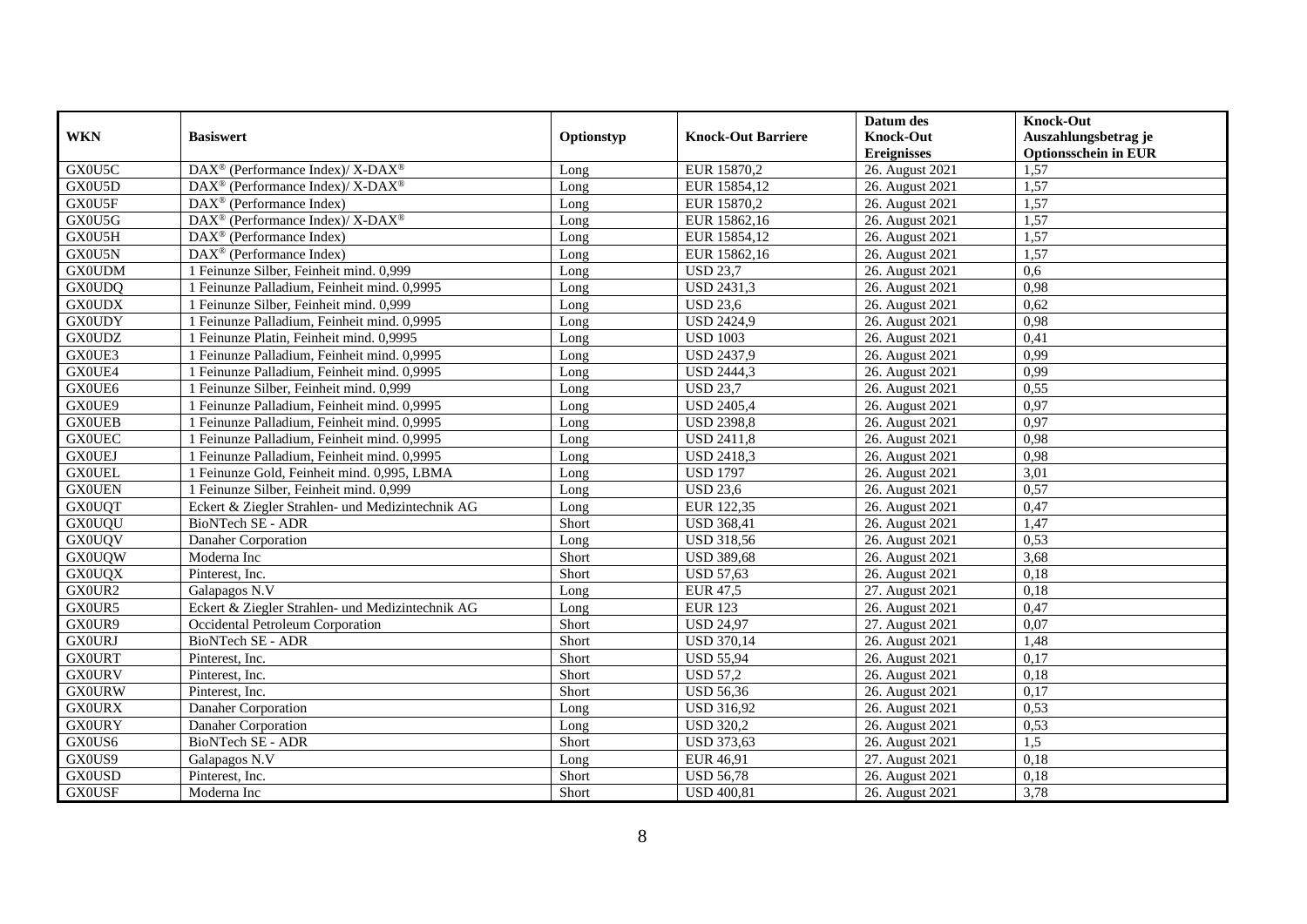|               |                                                  |            |                           | Datum des          | <b>Knock-Out</b>            |
|---------------|--------------------------------------------------|------------|---------------------------|--------------------|-----------------------------|
| <b>WKN</b>    | <b>Basiswert</b>                                 | Optionstyp | <b>Knock-Out Barriere</b> | <b>Knock-Out</b>   | Auszahlungsbetrag je        |
|               |                                                  |            |                           | <b>Ereignisses</b> | <b>Optionsschein in EUR</b> |
| <b>GX0USG</b> | Galapagos N.V                                    | Long       | EUR 48,69                 | 26. August 2021    | 0,19                        |
| <b>GX0USH</b> | Pinterest, Inc.                                  | Short      | <b>USD 55,51</b>          | 26. August 2021    | 0,17                        |
| <b>GX0USJ</b> | Occidental Petroleum Corporation                 | Short      | <b>USD 25,3</b>           | 27. August 2021    | 0,07                        |
| <b>GX0USQ</b> | Moderna Inc                                      | Short      | <b>USD 391,97</b>         | 26. August 2021    | 3,7                         |
| <b>GX0USV</b> | Occidental Petroleum Corporation                 | Short      | <b>USD 25,63</b>          | 27. August 2021    | 0,07                        |
| <b>GX0USY</b> | Eckert & Ziegler Strahlen- und Medizintechnik AG | Long       | EUR 124,3                 | 26. August 2021    | 0,48                        |
| GX0UT2        | Galapagos N.V                                    | Long       | <b>EUR 48,1</b>           | 26. August 2021    | 0,19                        |
| GX0UT6        | Occidental Petroleum Corporation                 | Short      | <b>USD 24,31</b>          | 26. August 2021    | 0,06                        |
| GX0UT7        | <b>BioNTech SE - ADR</b>                         | Short      | <b>USD 371,88</b>         | 26. August 2021    | 1,49                        |
| GX0UT8        | Eckert & Ziegler Strahlen- und Medizintechnik AG | Long       | EUR 123,65                | 26. August 2021    | 0,48                        |
| <b>GX0UTA</b> | BioNTech SE - ADR                                | Short      | <b>USD 366,66</b>         | 26. August 2021    | 1,47                        |
| <b>GX0UTB</b> | BioNTech SE - ADR                                | Short      | <b>USD 375,38</b>         | 26. August 2021    | 1,5                         |
| <b>GX0UTD</b> | Eckert & Ziegler Strahlen- und Medizintechnik AG | Long       | EUR 121,7                 | 26. August 2021    | 0,47                        |
| <b>GX0UTH</b> | Occidental Petroleum Corporation                 | Short      | <b>USD 24,64</b>          | 26. August 2021    | 0,06                        |
| <b>GX0UTY</b> | Moderna Inc                                      | Short      | <b>USD 394,55</b>         | 26. August 2021    | 3,72                        |
| <b>GX0UUH</b> | Delivery Hero SE                                 | Long       | EUR 119,48                | 26. August 2021    | 0,68                        |
| <b>GX0UUM</b> | Delivery Hero SE                                 | Long       | EUR 120,81                | 26. August 2021    | 0,68                        |
| <b>GX0UUP</b> | Delivery Hero SE                                 | Long       | EUR 122,79                | 26. August 2021    | 0,7                         |
| <b>GX0UUS</b> | Vale S.A.                                        | Long       | <b>USD 18,93</b>          | 26. August 2021    | 0.76                        |
| GX0UV0        | <b>BASF SE</b>                                   | Long       | EUR 66,28                 | 26. August 2021    | 0,13                        |
| GX0UV1        | <b>BASF SE</b>                                   | Long       | EUR 65,94                 | 26. August 2021    | 0,13                        |
| GX0UV2        | Delivery Hero SE                                 | Long       | EUR 121,47                | 26. August 2021    | 0.69                        |
| GX0UV3        | Delivery Hero SE                                 | Long       | EUR 122,13                | 26. August 2021    | 0.69                        |
| <b>GX0UVE</b> | Delivery Hero SE                                 | Long       | EUR 118,82                | 26. August 2021    | 0,67                        |
| <b>GX0UVF</b> | Delivery Hero SE                                 | Long       | EUR 118,11                | 26. August 2021    | 0,67                        |
| <b>GX0UVK</b> | MorphoSys AG                                     | Long       | <b>EUR 48,33</b>          | 26. August 2021    | 0,19                        |
| <b>GX0UVL</b> | MorphoSys AG                                     | Long       | <b>EUR 47,82</b>          | 26. August 2021    | 0,18                        |
| <b>GX0UVP</b> | MorphoSys AG                                     | Long       | <b>EUR 48,58</b>          | 26. August 2021    | 0,19                        |
| <b>GX0UVQ</b> | MorphoSys AG                                     | Long       | EUR 47,56                 | 26. August 2021    | 0,18                        |
| <b>GX0UVU</b> | MorphoSys AG                                     | Long       | EUR 47,31                 | 26. August 2021    | 0,18                        |
| <b>GX0UVV</b> | Baidu, Inc.                                      | Long       | <b>USD 153</b>            | 27. August 2021    | 0,5                         |
| <b>GX0UVY</b> | MorphoSys AG                                     | Long       | EUR 47,05                 | 26. August 2021    | 0,18                        |
| <b>GX0UVZ</b> | TeamViewer AG                                    | Long       | EUR 27,54                 | 26. August 2021    | 0,13                        |
| GX0UW0        | MorphoSys AG                                     | Long       | <b>EUR 48,07</b>          | 26. August 2021    | 0,19                        |
| GX0UW1        | TeamViewer AG                                    | Long       | <b>EUR 27,4</b>           | 26. August 2021    | 0,13                        |
| GX0UW2        | TeamViewer AG                                    | Long       | <b>EUR 27,84</b>          | 26. August 2021    | 0,13                        |
| GX0UW3        | TeamViewer AG                                    | Long       | EUR 27,69                 | 26. August 2021    | 0,13                        |
| GX0UW7        | Delivery Hero SE                                 | Long       | EUR 120,15                | 26. August 2021    | 0,68                        |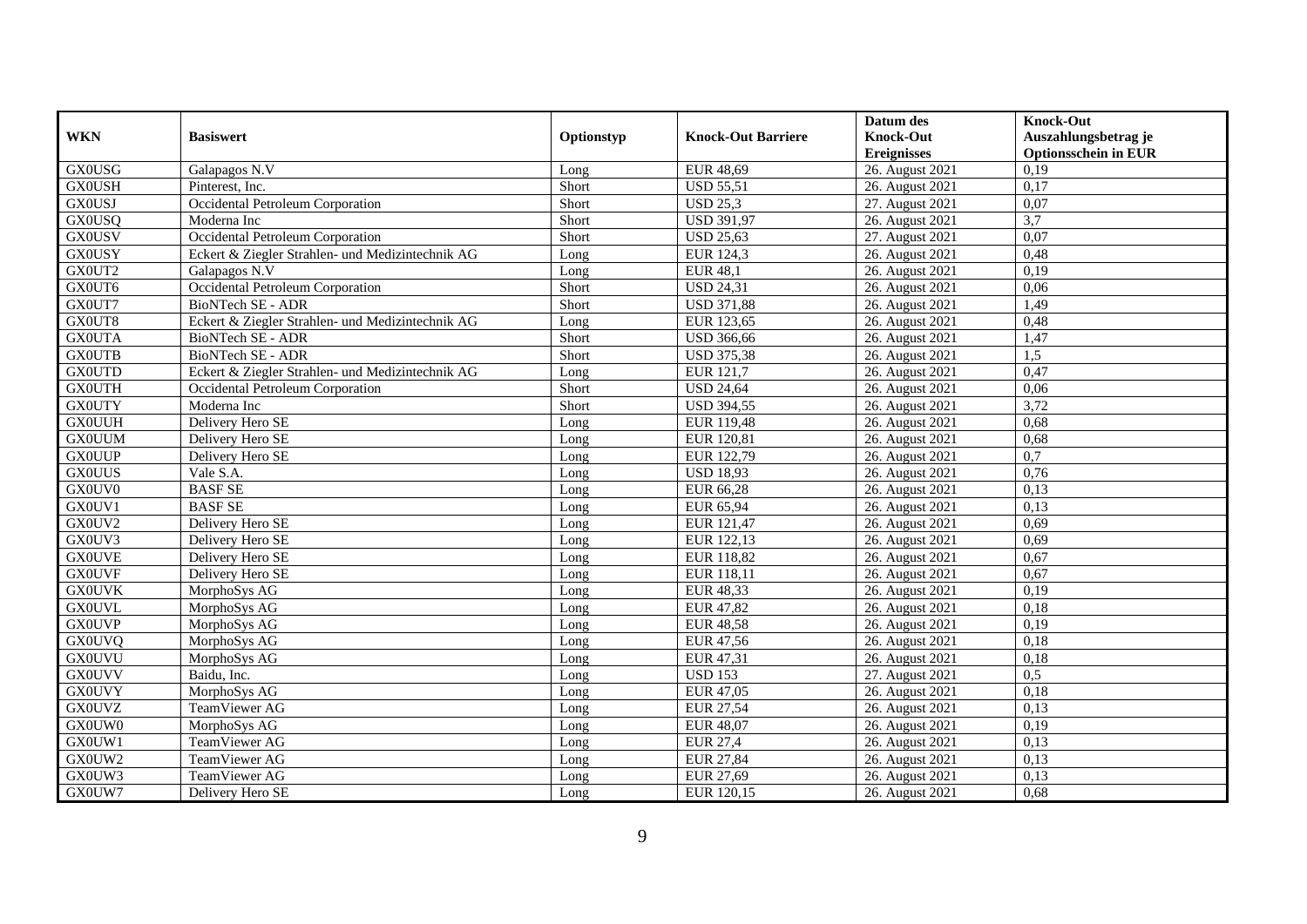|               |                              |            |                           | Datum des          | <b>Knock-Out</b>            |
|---------------|------------------------------|------------|---------------------------|--------------------|-----------------------------|
| <b>WKN</b>    | <b>Basiswert</b>             | Optionstyp | <b>Knock-Out Barriere</b> | <b>Knock-Out</b>   | Auszahlungsbetrag je        |
|               |                              |            |                           | <b>Ereignisses</b> | <b>Optionsschein in EUR</b> |
| GX0UW8        | NetEase Inc ADR              | Long       | <b>USD 91,07</b>          | 26. August 2021    | 0,3                         |
| <b>GX0UWD</b> | TeamViewer AG                | Long       | EUR 27,25                 | 26. August 2021    | 0,13                        |
| <b>GX0UWQ</b> | NetEase Inc ADR              | Long       | <b>USD 91,84</b>          | 26. August 2021    | 0,3                         |
| <b>GX0UWX</b> | Vale S.A.                    | Long       | <b>USD 18,83</b>          | 26. August 2021    | 0,76                        |
| <b>GX0UWY</b> | Vale S.A.                    | Long       | <b>USD 18,73</b>          | 26. August 2021    | 0,76                        |
| GX0UX0        | <b>Bechtle AG</b>            | Long       | EUR 60,92                 | 26. August 2021    | 0.18                        |
| GX0UX1        | <b>Bechtle AG</b>            | Long       | EUR 60,29                 | 26. August 2021    | 0.18                        |
| <b>GX0UXA</b> | Weibo Corporation            | Short      | <b>USD 54,27</b>          | 26. August 2021    | 0,29                        |
| <b>GX0UXB</b> | Deutsche Lufthansa AG        | Long       | <b>EUR 8,76</b>           | 26. August 2021    | 0,03                        |
| <b>GX0UXC</b> | Volkswagen AG                | Long       | EUR 198,49                | 26. August 2021    | 0,39                        |
| <b>GX0UXE</b> | <b>Bechtle AG</b>            | Long       | EUR 60,61                 | 26. August 2021    | 0,18                        |
| <b>GX0UXF</b> | Deutsche Lufthansa AG        | Long       | <b>EUR 8,8</b>            | 26. August 2021    | 0,03                        |
| <b>GX0UXG</b> | Weibo Corporation            | Long       | <b>USD 52,23</b>          | 27. August 2021    | 0,25                        |
| <b>GX0UXJ</b> | Weibo Corporation            | Long       | <b>USD 52,63</b>          | 27. August 2021    | 0,25                        |
| <b>GX0UXK</b> | <b>BioNTech SE - ADR</b>     | Long       | <b>USD 361,1</b>          | 27. August 2021    | 1,32                        |
| <b>GX0UXL</b> | BioNTech SE - ADR            | Long       | <b>USD 359,19</b>         | 27. August 2021    | 1,31                        |
| <b>GX0UXN</b> | Deutsche Lufthansa AG        | Long       | <b>EUR 8,71</b>           | 26. August 2021    | 0,03                        |
| <b>GX0UXR</b> | BioNTech SE - ADR            | Long       | <b>USD 357,29</b>         | 27. August 2021    | 1,31                        |
| <b>GX0UXT</b> | Weibo Corporation            | Long       | <b>USD 51,42</b>          | 27. August 2021    | 0,25                        |
| <b>GX0UXX</b> | Weibo Corporation            | Short      | <b>USD 54,63</b>          | 26. August 2021    | 0,3                         |
| <b>GX0UXY</b> | Weibo Corporation            | Long       | <b>USD 50,61</b>          | 27. August 2021    | 0,24                        |
| GX0UY0        | Deutsche Lufthansa AG        | Long       | <b>EUR 8,67</b>           | 26. August 2021    | 0.03                        |
| GX0UY2        | Weibo Corporation            | Long       | <b>USD 51,82</b>          | 27. August 2021    | 0,25                        |
| <b>GX0UYB</b> | Shop Apotheke Europe NV      | Short      | EUR 144,54                | 26. August 2021    | 1,09                        |
| <b>GX0UYE</b> | Shop Apotheke Europe NV      | Short      | <b>EUR 145,2</b>          | 26. August 2021    | 1,09                        |
| <b>GX0UYF</b> | Nordex SE                    | Long       | <b>EUR 15,85</b>          | 26. August 2021    | 0,75                        |
| <b>GX0UYG</b> | Nordex SE                    | Long       | <b>EUR 15,77</b>          | 27. August 2021    | 0,75                        |
| <b>GX0UYH</b> | Siemens Energy AG            | Long       | EUR 24,15                 | 26. August 2021    | 0,09                        |
| <b>GX0UYL</b> | Porsche Automobil Holding SE | Long       | EUR 85,15                 | 26. August 2021    | 0,17                        |
| <b>GX0UYR</b> | Allianz SE                   | Long       | EUR 199,96                | 26. August 2021    | 0,39                        |
| <b>GX0UYT</b> | Porsche Automobil Holding SE | Long       | <b>EUR 84,72</b>          | 26. August 2021    | 0,17                        |
| <b>GX0UYU</b> | Allianz SE                   | Long       | EUR 197,92                | 27. August 2021    | 0,39                        |
| <b>GX0UYW</b> | Allianz SE                   | Long       | EUR 198,94                | 26. August 2021    | 0,39                        |
| <b>GX0UYX</b> | Shop Apotheke Europe NV      | Short      | EUR 143,87                | 26. August 2021    | 1,08                        |
| <b>GX0UYZ</b> | Shop Apotheke Europe NV      | Short      | EUR 147,29                | 26. August 2021    | 1,11                        |
| GX0UZ0        | Shop Apotheke Europe NV      | Short      | EUR 150,12                | 26. August 2021    | 1,13                        |
| GX0UZ3        | Nordex SE                    | Long       | EUR 16,02                 | 26. August 2021    | 0,76                        |
| GX0UZ5        | Nordex SE                    | Long       | <b>EUR 15,94</b>          | 26. August 2021    | 0,76                        |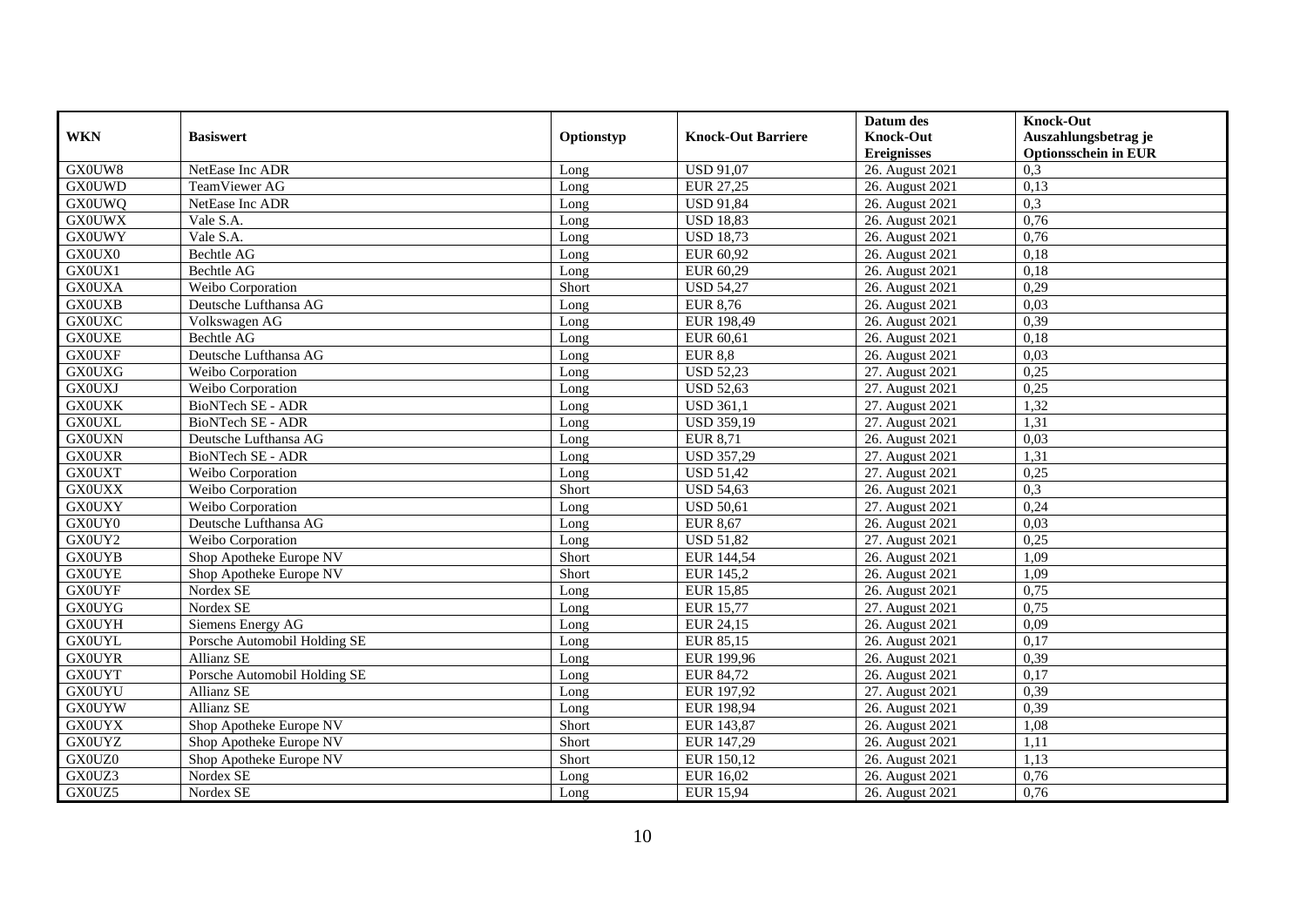|               |                              |            |                           | Datum des          | <b>Knock-Out</b>            |
|---------------|------------------------------|------------|---------------------------|--------------------|-----------------------------|
| <b>WKN</b>    | <b>Basiswert</b>             | Optionstyp | <b>Knock-Out Barriere</b> | <b>Knock-Out</b>   | Auszahlungsbetrag je        |
|               |                              |            |                           | <b>Ereignisses</b> | <b>Optionsschein in EUR</b> |
| GX0UZ7        | Weibo Corporation            | Long       | <b>USD 53,04</b>          | 27. August 2021    | 0,25                        |
| <b>GX0UZA</b> | Siemens Energy AG            | Long       | EUR 24,02                 | 26. August 2021    | 0,09                        |
| <b>GX0UZC</b> | Weibo Corporation            | Long       | <b>USD 51,01</b>          | 27. August 2021    | 0,25                        |
| <b>GX0UZF</b> | Activision Blizzard, Inc.    | Short      | <b>USD 82,45</b>          | 26. August 2021    | 0,29                        |
| <b>GX0UZU</b> | Renault S.A.                 | Long       | EUR 30,69                 | 26. August 2021    | 0.09                        |
| <b>GX0UZV</b> | Renault S.A.                 | Long       | EUR 31,17                 | 26. August 2021    | 0,09                        |
| GX0V07        | Renault S.A.                 | Long       | EUR 30,93                 | 26. August 2021    | 0,09                        |
| GX0V09        | Bechtle AG                   | Short      | EUR 61,63                 | 27. August 2021    | 0,19                        |
| <b>GX0VBC</b> | AbbVie Inc.                  | Short      | <b>USD 119,81</b>         | 26. August 2021    | 0,32                        |
| <b>GX0VBD</b> | Wacker Chemie AG             | Short      | EUR 147,21                | 26. August 2021    | 0,61                        |
| <b>GX0VBF</b> | <b>BP</b> Plc                | Long       | GBP 2,97                  | 26. August 2021    | 0,06                        |
| GX0VBH        | <b>BP</b> Plc                | Long       | GBP 2,96                  | 26. August 2021    | 0,07                        |
| <b>GX0VBJ</b> | Applied Materials, Inc.      | Short      | <b>USD 131,91</b>         | 26. August 2021    | 0,47                        |
| <b>GX0VBK</b> | Applied Materials, Inc.      | Short      | <b>USD 133,42</b>         | 26. August 2021    | 0,47                        |
| <b>GX0VBP</b> | Applied Materials, Inc.      | Short      | <b>USD 132,67</b>         | 26. August 2021    | 0,47                        |
| <b>GX0VBU</b> | Novo Nordisk A/S             | Short      | DKK 657,85                | 26. August 2021    | 1,8                         |
| GX0VBZ        | Lanxess AG                   | Long       | <b>EUR 58,85</b>          | 27. August 2021    | 0,17                        |
| GX0VC3        | Novo Nordisk A/S             | Short      | DKK 661.06                | 26. August 2021    | 1.81                        |
| GX0VC8        | The Walt Disney Company      | Long       | <b>USD 177,95</b>         | 26. August 2021    | 0,3                         |
| <b>GX0VCA</b> | Wacker Chemie AG             | Short      | EUR 147,92                | 26. August 2021    | 0,62                        |
| <b>GX0VCH</b> | The Walt Disney Company      | Long       | <b>USD 177,04</b>         | 26. August 2021    | 0,29                        |
| <b>GX0VCJ</b> | $K+SAG$                      | Short      | EUR 11,77                 | 26. August 2021    | 0,36                        |
| <b>GX0VCL</b> | MTU Aero Engines AG          | Long       | <b>EUR 195,8</b>          | 26. August 2021    | 0,38                        |
| <b>GX0VCN</b> | K+S AG                       | Short      | <b>EUR 11,83</b>          | 26. August 2021    | 0,36                        |
| <b>GX0VCT</b> | MTU Aero Engines AG          | Long       | EUR 197,82                | 26. August 2021    | 0,39                        |
| GX0VD2        | MTU Aero Engines AG          | Long       | EUR 196,81                | 26. August 2021    | 0,39                        |
| <b>GX0VDC</b> | Ford Motor Company           | Long       | <b>USD 12,89</b>          | 26. August 2021    | 0,32                        |
| <b>GX0VDF</b> | Applied Materials, Inc.      | Short      | <b>USD 135,67</b>         | 27. August 2021    | 0,48                        |
| GX0VE3        | <b>QUALCOMM</b> Incorporated | Long       | <b>USD 142,62</b>         | 26. August 2021    | 0,47                        |
| GX0VE4        | <b>QUALCOMM</b> Incorporated | Long       | <b>USD 141,86</b>         | 26. August 2021    | 0,46                        |
| GX0VE6        | <b>QUALCOMM</b> Incorporated | Long       | <b>USD 144,13</b>         | 26. August 2021    | 0,47                        |
| <b>GX0VEG</b> | <b>QUALCOMM</b> Incorporated | Long       | <b>USD 143,37</b>         | 26. August 2021    | 0,47                        |
| <b>GX0VEN</b> | Siemens AG                   | Long       | EUR 138,85                | 26. August 2021    | 0,27                        |
| <b>GX0VEP</b> | Air Liquide SA               | Short      | EUR 150,72                | 27. August 2021    | 0,31                        |
| <b>GX0VER</b> | Nvidia Corporation           | Short      | <b>USD 223,35</b>         | 26. August 2021    |                             |
| <b>GX0VEY</b> | Suedzucker AG                | Short      | EUR 14,14                 | 26. August 2021    | 0,44                        |
| GX0VF1        | Siemens AG                   | Long       | EUR 138,14                | 26. August 2021    | 0,27                        |
| GX0VF7        | Siemens AG                   | Long       | EUR 139,57                | 26. August 2021    | 0,27                        |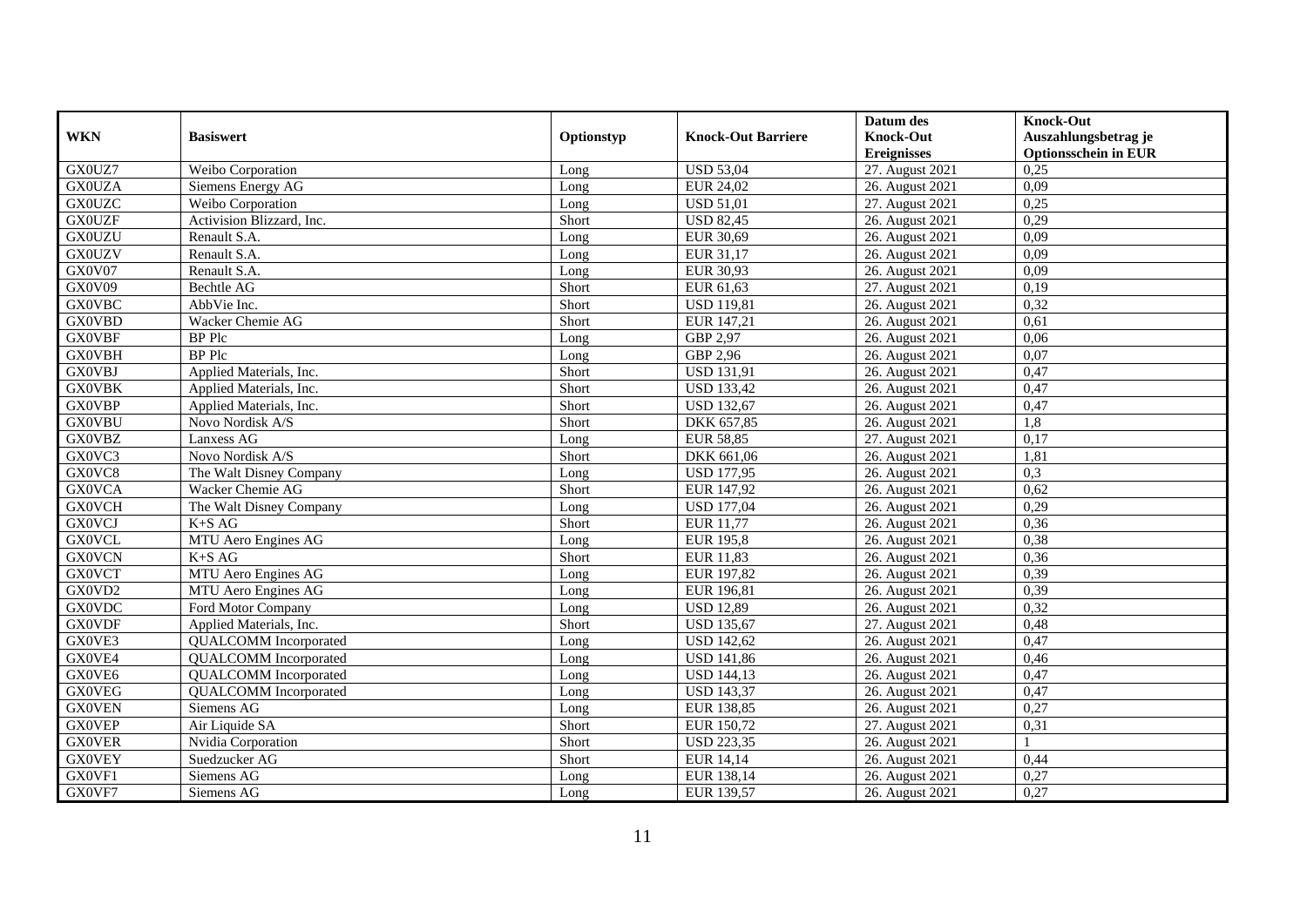|                     |                                     |            |                           | Datum des          | <b>Knock-Out</b>            |
|---------------------|-------------------------------------|------------|---------------------------|--------------------|-----------------------------|
| <b>WKN</b>          | <b>Basiswert</b>                    | Optionstyp | <b>Knock-Out Barriere</b> | <b>Knock-Out</b>   | Auszahlungsbetrag je        |
|                     |                                     |            |                           | <b>Ereignisses</b> | <b>Optionsschein in EUR</b> |
| <b>GX0VFG</b>       | Anheuser-Busch InBev SA/NV          | Short      | EUR 51,78                 | 27. August 2021    | 0,11                        |
| <b>GX0VFX</b>       | <b>Bank of America Corporation</b>  | Short      | <b>USD 41,43</b>          | 26. August 2021    | 0,07                        |
| GX0VG5              | Vestas Wind System A/S              | Long       | DKK 257,79                | 26. August 2021    | 0,12                        |
| GX0VG8              | <b>Bank of America Corporation</b>  | Short      | <b>USD 42,8</b>           | 26. August 2021    | 0,07                        |
| <b>GX0VGE</b>       | eBay Inc.                           | Short      | <b>USD 75,4</b>           | 26. August 2021    | 0,13                        |
| <b>GX0VGH</b>       | Vestas Wind System A/S              | Long       | DKK 253,82                | 27. August 2021    | 0,12                        |
| <b>GX0VGK</b>       | Vestas Wind System A/S              | Long       | DKK 251,84                | 27. August 2021    | 0,11                        |
| <b>GX0VGL</b>       | eBay Inc.                           | Short      | <b>USD 76,47</b>          | 27. August 2021    | 0,13                        |
| <b>GX0VGP</b>       | <b>Bank of America Corporation</b>  | Short      | <b>USD 42,57</b>          | 26. August 2021    | 0,07                        |
| GX0VGQ              | eBav Inc.                           | Short      | <b>USD 73,25</b>          | 26. August 2021    | 0,13                        |
| <b>GX0VGR</b>       | eBay Inc.                           | Short      | <b>USD 73,61</b>          | 26. August 2021    | 0,13                        |
| <b>GX0VGS</b>       | Vestas Wind System A/S              | Long       | <b>DKK 255,8</b>          | 26. August 2021    | 0,12                        |
| <b>GX0WFN</b>       | EssilorLuxottica SA                 | Long       | EUR 160,93                | 27. August 2021    | 0,32                        |
| <b>GX0WFS</b>       | Bayer AG                            | Long       | EUR 47,52                 | 27. August 2021    | 0,14                        |
| <b>GX0WFU</b>       | Commerzbank AG                      | Long       | <b>EUR 5,25</b>           | 27. August 2021    | 0,2                         |
| <b>GX0WFW</b>       | <b>LEONI AG</b>                     | Long       | <b>EUR 17,87</b>          | 27. August 2021    | 0,12                        |
| <b>GX0WFY</b>       | Daimler AG                          | Long       | <b>EUR 70,43</b>          | 27. August 2021    | 0,21                        |
| GX0WG2              | Amgen Inc.                          | Short      | <b>USD 222,88</b>         | 27. August 2021    | 0.39                        |
| $GX0\overline{WG6}$ | Heineken N.V.                       | Short      | EUR 92,79                 | 27. August 2021    | 0,19                        |
| <b>GX0WGB</b>       | Schneider Electric SE               | Short      | EUR 151,57                | 27. August 2021    | 0,31                        |
| <b>GX0WGG</b>       | Bayer AG                            | Long       | EUR 47,03                 | 27. August 2021    | 0,14                        |
| <b>GX0WGH</b>       | LVMH Moët Hennessy Louis Vuitton SE | Long       | EUR 621,66                | 27. August 2021    | 1,22                        |
| <b>GX0WGL</b>       | Commerzbank AG                      | Long       | <b>EUR 5.3</b>            | 27. August 2021    | 0,2                         |
| <b>GX0WGW</b>       | EssilorLuxottica SA                 | Long       | EUR 159,28                | 27. August 2021    | 0,31                        |
| <b>GX0WGZ</b>       | HelloFresh SE                       | Long       | EUR 93,75                 | 27. August 2021    | 0,61                        |
| GX0WH0              | LVMH Moët Hennessy Louis Vuitton SE | Long       | EUR 618,48                | 27. August 2021    | 1,21                        |
| GX0WH3              | Bayer AG                            | Long       | EUR 47,27                 | 27. August 2021    | 0,14                        |
| <b>GX0WHE</b>       | HelloFresh SE                       | Long       | EUR 93,24                 | 27. August 2021    | 0.61                        |
| <b>GX0WHK</b>       | EssilorLuxottica SA                 | Long       | EUR 160,1                 | 27. August 2021    | 0,31                        |
| <b>GX0WHR</b>       | Commerzbank AG                      | Long       | <b>EUR 5,28</b>           | 27. August 2021    | 0,21                        |
| <b>GX0WHS</b>       | HelloFresh SE                       | Long       | EUR 92,72                 | 27. August 2021    | 0,61                        |
| <b>GX0WHV</b>       | Commerzbank AG                      | Long       | <b>EUR 5,22</b>           | 27. August 2021    | 0,2                         |
| GX0WJ0              | <b>LEONI AG</b>                     | Long       | <b>EUR 17,77</b>          | 27. August 2021    | 0,12                        |
| GX0WJ2              | HelloFresh SE                       | Long       | EUR 92,21                 | 27. August 2021    | 0.6                         |
| GX0WJ9              | Amgen Inc.                          | Short      | <b>USD 225,05</b>         | 27. August 2021    | 0,39                        |
| <b>GX0WJF</b>       | Moderna Inc                         | Long       | <b>USD 390,17</b>         | 27. August 2021    | 3,02                        |
| <b>GX0WJG</b>       | <b>Bristol-Myers Squibb Company</b> | Long       | <b>USD 67,2</b>           | 27. August 2021    | 0,11                        |
| <b>GX0WJJ</b>       | Moderna Inc                         | Long       | <b>USD 387,3</b>          | 27. August 2021    | 3                           |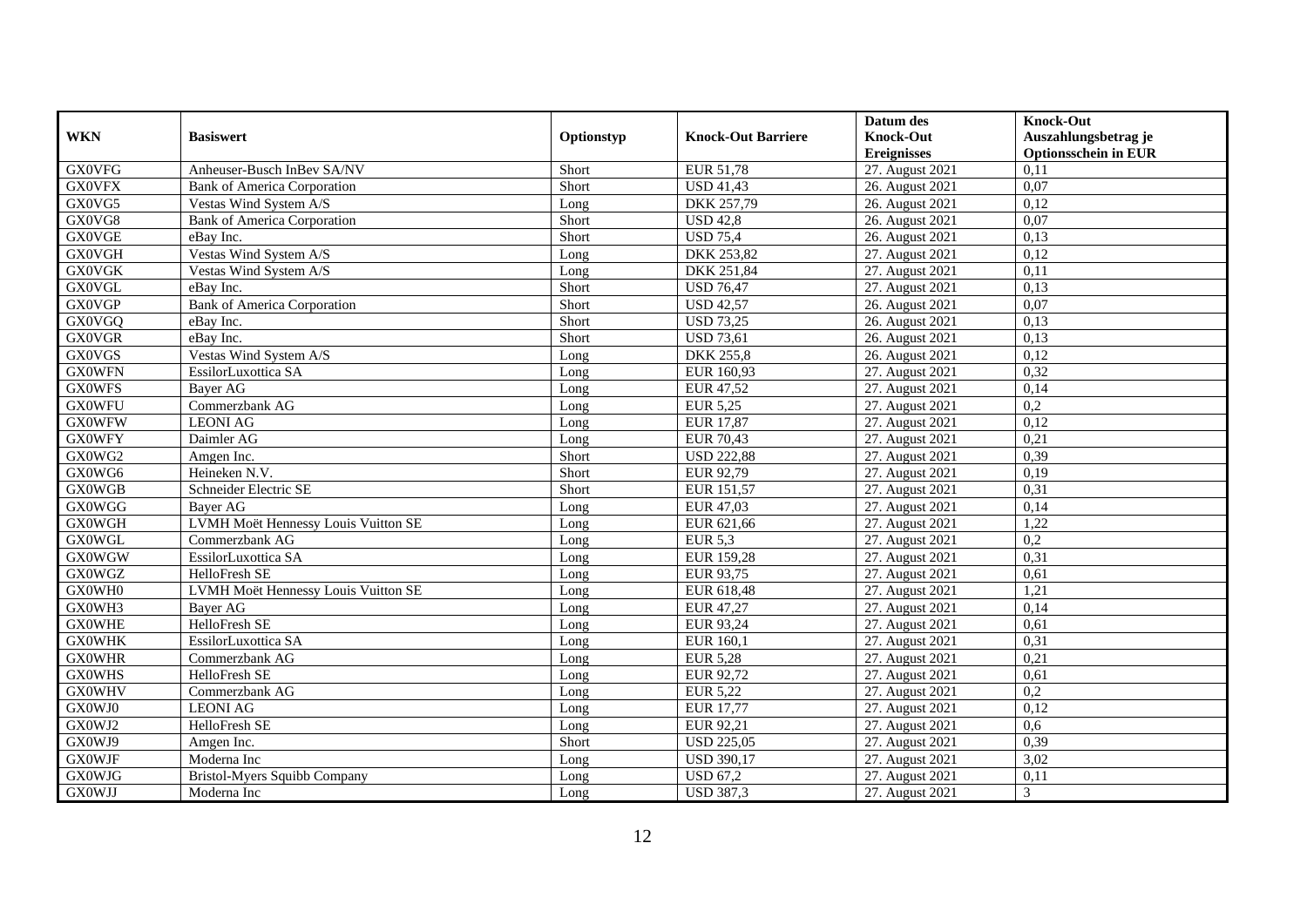|               |                                                                    |            |                           | Datum des          | <b>Knock-Out</b>            |
|---------------|--------------------------------------------------------------------|------------|---------------------------|--------------------|-----------------------------|
| <b>WKN</b>    | <b>Basiswert</b>                                                   | Optionstyp | <b>Knock-Out Barriere</b> | <b>Knock-Out</b>   | Auszahlungsbetrag je        |
|               |                                                                    |            |                           | <b>Ereignisses</b> | <b>Optionsschein in EUR</b> |
| <b>GX0WJK</b> | Amgen Inc.                                                         | Short      | <b>USD 223,96</b>         | 27. August 2021    | 0,39                        |
| <b>GX0WJL</b> | <b>Bristol-Myers Squibb Company</b>                                | Long       | $\overline{$ USD 66,8     | 27. August 2021    | 0,11                        |
| <b>GX0WJQ</b> | Schneider Electric SE                                              | Short      | EUR 152,31                | 27. August 2021    | 0,31                        |
| <b>GX0WJY</b> | Merck KGaA                                                         | Short      | EUR 200,52                | 27. August 2021    | 0,41                        |
| GX0WK1        | ADYEN N.V.                                                         | Long       | EUR 2648,82               | 27. August 2021    | 1,96                        |
| GX0WK2        | ADYEN N.V.                                                         | Long       | EUR 2678,89               | 27. August 2021    | 1,98                        |
| GX0WK9        | Daimler AG                                                         | Long       | <b>EUR 70,8</b>           | 27. August 2021    | 0,21                        |
| <b>GX0WKA</b> | ADYEN N.V.                                                         | Long       | EUR 2663,98               | 27. August 2021    | 1,97                        |
| <b>GX0WRG</b> | $\text{DAX}^{\textcircled{}}$ (Performance Index)                  | Long       | EUR 15773,91              | 27. August 2021    | 1,56                        |
| <b>GX0WRH</b> | DAX <sup>®</sup> (Performance Index)/ X-DAX <sup>®</sup>           | Long       | EUR 15813,93              | 27. August 2021    | 1,57                        |
| <b>GX0WRQ</b> | EURO STOXX <sup>®</sup> Banks (Price EUR) Index                    | Long       | EUR 96,54                 | 27. August 2021    | 0,02                        |
| <b>GX0WRS</b> | DAX <sup>®</sup> (Performance Index)                               | Long       | EUR 15781,92              | 27. August 2021    | 1,56                        |
| <b>GX0WRU</b> | $\text{DAX}^{\textcircled{}}$ (Performance Index)                  | Long       | EUR 15789,91              | 27. August 2021    | 1,56                        |
| <b>GX0WRW</b> | $\text{DAX}^{\circledast}$ (Performance Index)/ X-DAX <sup>®</sup> | Long       | EUR 15757,88              | 27. August 2021    | 1,56                        |
| GX0WS0        | DAX <sup>®</sup> (Performance Index)/ X-DAX <sup>®</sup>           | Long       | EUR 15789,91              | 27. August 2021    | 1,56                        |
| GX0WS2        | EURO STOXX <sup>®</sup> Banks (Price EUR) Index                    | Long       | EUR 96,64                 | 27. August 2021    | 0,02                        |
| GX0WS3        | EURO STOXX <sup>®</sup> Banks (Price EUR) Index                    | Long       | EUR 96,94                 | 27. August 2021    | 0.02                        |
| GX0WS8        | DAX <sup>®</sup> (Performance Index)/ X-DAX <sup>®</sup>           | Long       | EUR 15781,92              | 27. August 2021    | 1,56                        |
| <b>GX0WSB</b> | $\text{DAX}^{\textcircled{}}$ (Performance Index)                  | Long       | EUR 15757,88              | 27. August 2021    | 1,56                        |
| <b>GX0WSC</b> | $\text{DAX}^{\circledast}$ (Performance Index)/ X-DAX <sup>®</sup> | Long       | EUR 15765,9               | 27. August 2021    | 1,56                        |
| <b>GX0WSF</b> | DAX <sup>®</sup> (Performance Index)/ X-DAX <sup>®</sup>           | Long       | EUR 15805,91              | 27. August 2021    | 1,56                        |
| <b>GX0WSL</b> | EURO STOXX <sup>®</sup> Banks (Price EUR) Index                    | Long       | EUR 97,14                 | 27. August 2021    | 0,02                        |
| <b>GX0WSR</b> | EURO STOXX <sup>®</sup> Banks (Price EUR) Index                    | Long       | <b>EUR 96,44</b>          | 27. August 2021    | 0,02                        |
| <b>GX0WSS</b> | EURO STOXX <sup>®</sup> Banks (Price EUR) Index                    | Long       | EUR 96,84                 | 27. August 2021    | 0,02                        |
| <b>GX0WST</b> | EURO STOXX <sup>®</sup> Banks (Price EUR) Index                    | Long       | EUR 97,24                 | 27. August 2021    | 0,02                        |
| <b>GX0WSU</b> | $\text{DAX}^{\textcircled{}}$ (Performance Index)                  | Long       | EUR 15813,93              | 27. August 2021    | 1,57                        |
| <b>GX0WSY</b> | DAX <sup>®</sup> (Performance Index)/X-DAX <sup>®</sup>            | Long       | EUR 15773,91              | 27. August 2021    | 1,56                        |
| <b>GX0WSZ</b> | EURO STOXX <sup>®</sup> Banks (Price EUR) Index                    | Long       | EUR 97,34                 | 27. August 2021    | 0,02                        |
| GX0WT1        | EURO STOXX <sup>®</sup> Banks (Price EUR) Index                    | Long       | EUR 96,74                 | 27. August 2021    | 0,02                        |
| GX0WT3        | $DAX^{\circledR}$ (Performance Index)                              | Long       | EUR 15765.9               | 27. August 2021    | 1,56                        |
| GX0WT5        | $\text{DAX}^{\textcircled{}}$ (Performance Index)                  | Long       | EUR 15797,9               | 27. August 2021    | 1,56                        |
| GX0WT6        | $\text{DAX}^{\textcircled{}}$ (Performance Index)                  | Long       | EUR 15805,91              | 27. August 2021    | 1,56                        |
| GX0WT8        | EURO STOXX <sup>®</sup> Banks (Price EUR) Index                    | Long       | EUR 97,04                 | 27. August 2021    | 0,02                        |
| GX0WT9        | DAX <sup>®</sup> (Performance Index)/ X-DAX <sup>®</sup>           | Long       | EUR 15797,9               | 27. August 2021    | 1,56                        |
| <b>GX0WTH</b> | 1 Feinunze Palladium, Feinheit mind. 0,9995                        | Long       | <b>USD 2399,3</b>         | 27. August 2021    | 0,97                        |
| <b>GX0WTJ</b> | 1 Feinunze Gold, Feinheit mind. 0,995, LBMA                        | Short      | <b>USD 1798</b>           | 27. August 2021    | 3,1                         |
| <b>GX0WTN</b> | 1 Feinunze Gold, Feinheit mind. 0,995, LBMA                        | Short      | <b>USD 1802</b>           | 27. August 2021    | 3,14                        |
| <b>GX0WTT</b> | 1 Feinunze Platin, Feinheit mind. 0,9995                           | Short      | <b>USD 1006,3</b>         | 27. August 2021    | 0,45                        |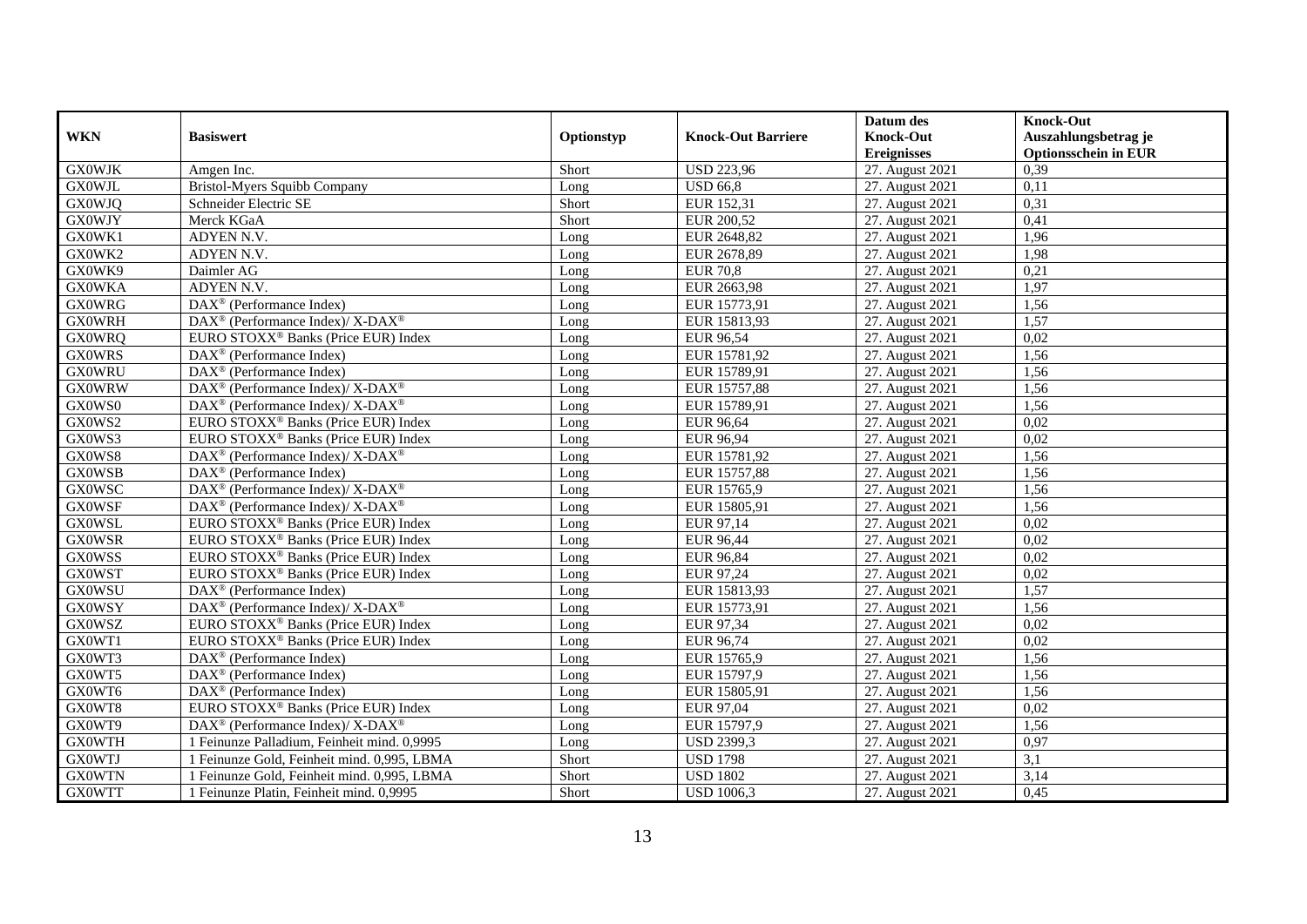|               |                                                  |            |                           | Datum des          | <b>Knock-Out</b>            |
|---------------|--------------------------------------------------|------------|---------------------------|--------------------|-----------------------------|
| <b>WKN</b>    | <b>Basiswert</b>                                 | Optionstyp | <b>Knock-Out Barriere</b> | <b>Knock-Out</b>   | Auszahlungsbetrag je        |
|               |                                                  |            |                           | <b>Ereignisses</b> | <b>Optionsschein in EUR</b> |
| <b>GX0WTU</b> | 1 Feinunze Gold, Feinheit mind. 0,995, LBMA      | Short      | <b>USD</b> 1793           | 27. August 2021    | 3,14                        |
| <b>GX0WTX</b> | 1 Feinunze Platin, Feinheit mind. 0,9995         | Short      | $\overline{USD}$ 1011,4   | 27. August 2021    | 0,45                        |
| <b>GX0WTZ</b> | 1 Feinunze Palladium, Feinheit mind. 0,9995      | Long       | <b>USD 2405,7</b>         | 27. August 2021    | 0,97                        |
| <b>GX0WUA</b> | 1 Feinunze Platin, Feinheit mind. 0,9995         | Short      | <b>USD 1016,5</b>         | 27. August 2021    | 0,46                        |
| <b>GX0WUL</b> | 1 Feinunze Gold, Feinheit mind. 0,995, LBMA      | Short      | <b>USD 1806</b>           | 27. August 2021    | 3,17                        |
| <b>GX0XGA</b> | Alibaba Group Holding Limited                    | Long       | <b>USD 159,03</b>         | 27. August 2021    | 0,39                        |
| <b>GX0XGE</b> | Alibaba Group Holding Limited                    | Long       | <b>USD 161,61</b>         | 27. August 2021    | 0,4                         |
| <b>GX0XGM</b> | Alibaba Group Holding Limited                    | Long       | <b>USD 165,91</b>         | 27. August 2021    | 0,41                        |
| GX0XGP        | Alibaba Group Holding Limited                    | Long       | <b>USD 164,19</b>         | 27. August 2021    | 0,41                        |
| GX0XGQ        | Intuit Inc.                                      | Short      | <b>USD 560,91</b>         | 27. August 2021    | 1,48                        |
| <b>GX0XGU</b> | Alibaba Group Holding Limited                    | Long       | <b>USD 159,89</b>         | 27. August 2021    | 0,4                         |
| <b>GX0XHC</b> | Intuit Inc.                                      | Short      | <b>USD 557,87</b>         | 27. August 2021    | 1,47                        |
| <b>GX0XHL</b> | Safran S.A.                                      | Long       | EUR 106,64                | 27. August 2021    | 0,21                        |
| <b>GX0XHU</b> | Alibaba Group Holding Limited                    | Long       | <b>USD 165,05</b>         | 27. August 2021    | 0,41                        |
| <b>GX0XHW</b> | Alibaba Group Holding Limited                    | Long       | <b>USD 162,47</b>         | 27. August 2021    | 0,4                         |
| <b>GX0XJN</b> | Alibaba Group Holding Limited                    | Long       | <b>USD 163,33</b>         | 27. August 2021    | 0,41                        |
| <b>GX0XJY</b> | Alibaba Group Holding Limited                    | Long       | <b>USD 160,75</b>         | 27. August 2021    | 0,4                         |
| <b>GX0XJZ</b> | Intuit Inc.                                      | Short      | <b>USD 563,95</b>         | 27. August 2021    | 1,48                        |
| GX0XK0        | Sanofi S.A.                                      | Short      | <b>EUR 88,51</b>          | 27. August 2021    | 0,18                        |
| <b>GX0XKM</b> | Micron Technology, Inc.                          | Short      | <b>USD 73,86</b>          | 27. August 2021    | 0,33                        |
| GX0XL6        | Carl-Zeiss Meditec AG                            | Short      | EUR 186,67                | 27. August 2021    | 0,78                        |
| <b>GX0XLL</b> | Micron Technology, Inc.                          | Short      | <b>USD 73,17</b>          | 27. August 2021    | 0,33                        |
| <b>GX0XLM</b> | Micron Technology, Inc.                          | Short      | <b>USD 73,51</b>          | 27. August 2021    | 0,33                        |
| <b>GX0XLP</b> | BioNTech SE - ADR                                | Long       | <b>USD 365,34</b>         | 27. August 2021    | 1,34                        |
| <b>GX0XLR</b> | Eckert & Ziegler Strahlen- und Medizintechnik AG | Long       | <b>EUR 125,1</b>          | 27. August 2021    | 0,48                        |
| <b>GX0XLU</b> | Carl-Zeiss Meditec AG                            | Short      | <b>EUR 185,78</b>         | 27. August 2021    | 0,77                        |
| GX0XM0        | BioNTech SE - ADR                                | Long       | <b>USD 363,41</b>         | 27. August 2021    | 1,33                        |
| <b>GX0XMA</b> | Square Inc                                       | Short      | <b>USD 269,26</b>         | 27. August 2021    | 1,21                        |
| <b>GX0XMD</b> | Airbnb, Inc.                                     | Long       | <b>USD 154,7</b>          | 27. August 2021    | 0,86                        |
| <b>GX0XME</b> | Airbnb, Inc.                                     | Long       | <b>USD 155,65</b>         | 27. August 2021    | 0,87                        |
| <b>GX0XMF</b> | Airbnb, Inc.                                     | Long       | <b>USD 156,6</b>          | 27. August 2021    | 0,87                        |
| <b>GX0XMG</b> | Airbnb, Inc.                                     | Long       | <b>USD 152,82</b>         | 27. August 2021    | 0,85                        |
| <b>GX0XMJ</b> | Airbnb, Inc.                                     | Long       | <b>USD 153,75</b>         | 27. August 2021    | 0,86                        |
| <b>GX0XMN</b> | Airbnb. Inc.                                     | Long       | <b>USD 151,81</b>         | 27. August 2021    | 0,84                        |
| GX0XN6        | Deutsche Bank AG                                 | Long       | EUR 10,42                 | 27. August 2021    | 0,4                         |
| GX0XN9        | Deutsche Bank AG                                 | Long       | <b>EUR 10,48</b>          | 27. August 2021    | 0,4                         |
| <b>GX0XNB</b> | Evotec AG                                        | Short      | <b>EUR 42,65</b>          | 27. August 2021    | 0,22                        |
| <b>GX0XND</b> | Deutsche Bank AG                                 | Long       | EUR 10,37                 | 27. August 2021    | 0,4                         |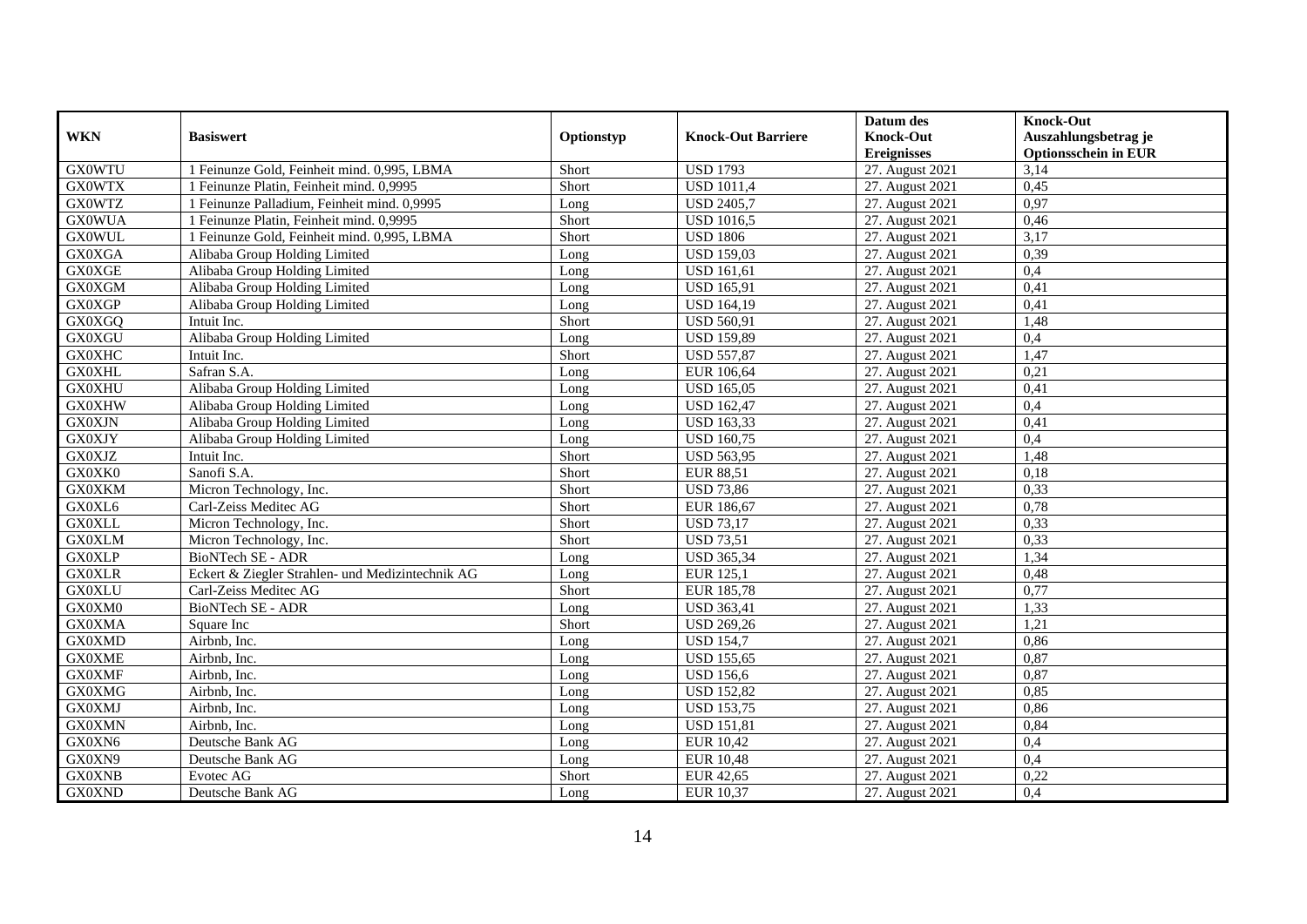|               |                                  |            |                           | Datum des          | <b>Knock-Out</b>            |
|---------------|----------------------------------|------------|---------------------------|--------------------|-----------------------------|
| <b>WKN</b>    | <b>Basiswert</b>                 | Optionstyp | <b>Knock-Out Barriere</b> | <b>Knock-Out</b>   | Auszahlungsbetrag je        |
|               |                                  |            |                           | <b>Ereignisses</b> | <b>Optionsschein in EUR</b> |
| <b>GX0XNF</b> | Evotec AG                        | Short      | EUR 42,45                 | 27. August 2021    | 0,22                        |
| <b>GX0XNK</b> | Evotec AG                        | Short      | <b>EUR 42,85</b>          | 27. August 2021    | 0,23                        |
| <b>GX0XNL</b> | Square Inc                       | Short      | <b>USD 267,99</b>         | 27. August 2021    | 1,2                         |
| <b>GX0XNY</b> | Deutsche Bank AG                 | Long       | <b>EUR 10,7</b>           | 27. August 2021    | 0,41                        |
| <b>GX0XNZ</b> | Deutsche Bank AG                 | Long       | <b>EUR 10,54</b>          | 27. August 2021    | 0,41                        |
| GX0XP1        | Deutsche Bank AG                 | Long       | <b>EUR 10,65</b>          | 27. August 2021    | 0,41                        |
| GX0XP2        | Deutsche Bank AG                 | Long       | <b>EUR 10,59</b>          | 27. August 2021    | 0.41                        |
| GX0XP5        | Citigroup Inc.                   | Long       | <b>USD 72,63</b>          | 27. August 2021    | 0,12                        |
| <b>GX0XPJ</b> | Citigroup Inc.                   | Long       | <b>USD 73,01</b>          | 27. August 2021    | 0,12                        |
| <b>GX0XPR</b> | <b>SAP SE</b>                    | Short      | EUR 126,29                | 27. August 2021    | 0,26                        |
| GX0XQ3        | <b>SAP SE</b>                    | Short      | EUR 125,67                | 27. August 2021    | 0,26                        |
| GX0XQ7        | Cancom SE                        | Short      | <b>EUR 54,72</b>          | 27. August 2021    | 0,23                        |
| GX0XQ8        | Cancom SE                        | Short      | EUR 54,21                 | 27. August 2021    | 0,23                        |
| <b>GX0XQB</b> | Cancom SE                        | Short      | <b>EUR 54,98</b>          | 27. August 2021    | 0,23                        |
| <b>GX0XQC</b> | Occidental Petroleum Corporation | Long       | <b>USD 24,5</b>           | 27. August 2021    | 0,06                        |
| GX0XQG        | Deutsche Börse AG                | Short      | EUR 148,87                | 27. August 2021    | 0,3                         |
| GX0XQP        | Cisco Systems, Inc.              | Long       | <b>USD 59,46</b>          | 27. August 2021    | 0,15                        |
| GX0XQQ        | Cisco Systems, Inc.              | Long       | <b>USD 59,15</b>          | 27. August 2021    | 0,15                        |
| <b>GX0XRB</b> | Zalando SE                       | Long       | <b>EUR 93,4</b>           | 27. August 2021    | 0,36                        |
| <b>GX0XRH</b> | Cancom <sub>SE</sub>             | Short      | <b>EUR 54,47</b>          | 27. August 2021    | 0,23                        |
| <b>GX0XRJ</b> | MorphoSys AG                     | Short      | EUR 48,14                 | 27. August 2021    | 0,2                         |
| <b>GX0XRK</b> | Zalando SE                       | Long       | <b>EUR 93,9</b>           | 27. August 2021    | 0,36                        |
| <b>GX0XRL</b> | MorphoSys AG                     | Short      | <b>EUR 48,6</b>           | 27. August 2021    | 0,2                         |
| <b>GX0XRM</b> | MorphoSys AG                     | Short      | EUR 49,29                 | 27. August 2021    | 0,21                        |
| <b>GX0XRN</b> | MorphoSys AG                     | Short      | EUR 49,06                 | 27. August 2021    | 0,21                        |
| <b>GX0XRQ</b> | <b>LEONI AG</b>                  | Long       | <b>EUR 17,24</b>          | 27. August 2021    | 0,11                        |
| <b>GX0XRR</b> | MorphoSys AG                     | Short      | <b>EUR 48,37</b>          | 27. August 2021    | 0,2                         |
| <b>GX0XRU</b> | MorphoSys AG                     | Short      | <b>EUR 49,52</b>          | 27. August 2021    | 0,21                        |
| <b>GX0XRW</b> | <b>LEONI AG</b>                  | Long       | EUR 17,36                 | 27. August 2021    | 0,11                        |
| <b>GX0XRZ</b> | Visa Inc. - Class A              | Long       | <b>USD 231,44</b>         | 27. August 2021    | 0,57                        |
| GX0XS4        | MorphoSys AG                     | Short      | <b>EUR 49,98</b>          | 27. August 2021    | 0,21                        |
| <b>GX0XSB</b> | <b>LEONI AG</b>                  | Long       | <b>EUR 17,47</b>          | 27. August 2021    | 0,11                        |
| <b>GX0XSC</b> | <b>LEONI AG</b>                  | Long       | <b>EUR 17,57</b>          | 27. August 2021    | 0,12                        |
| <b>GX0XSD</b> | MorphoSys AG                     | Short      | <b>EUR 48,83</b>          | 27. August 2021    | $\overline{0.2}$            |
| <b>GX0XSE</b> | MorphoSys AG                     | Short      | EUR 49,75                 | 27. August 2021    | 0,21                        |
| <b>GX0XSH</b> | Visa Inc. - Class A              | Long       | <b>USD 230,24</b>         | 27. August 2021    | 0,57                        |
| GX0XSJ        | <b>LEONI AG</b>                  | Long       | EUR 17,67                 | 27. August 2021    | 0,12                        |